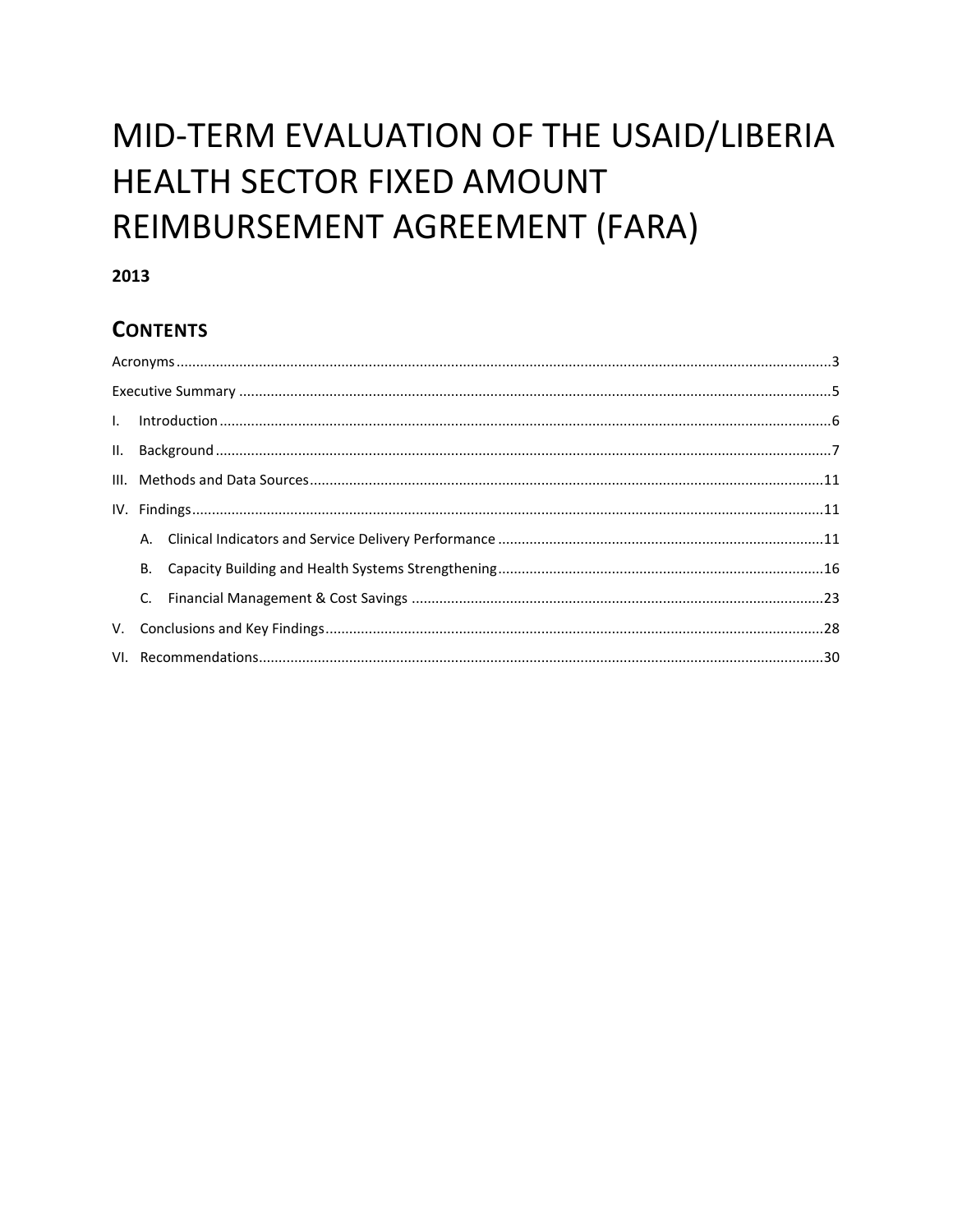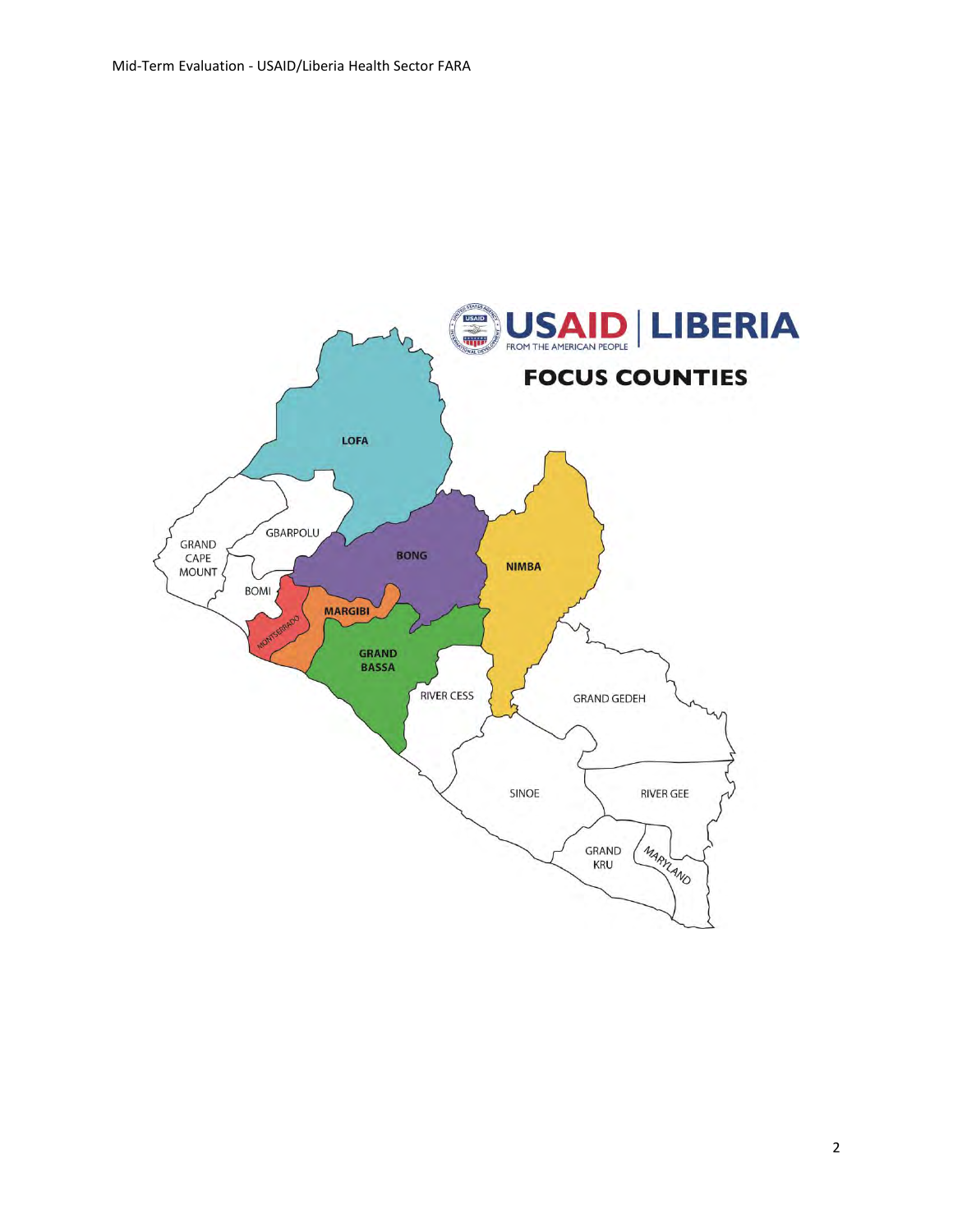# **ACRONYMS**

| ACT              | Artemisinin-based combination therapy                                 |
|------------------|-----------------------------------------------------------------------|
| <b>AIDS</b>      | Acquired immune deficiency syndrome                                   |
| <b>ANC</b>       | Ante-natal care                                                       |
| <b>BCC</b>       | Behavior change communication                                         |
| <b>BPHS</b>      | <b>Basic Package of Health Services</b>                               |
| <b>CHSWT</b>     | County Health and Social Welfare Team (or CHT)                        |
| <b>CHV</b>       | Community health volunteer (also gCHV)                                |
| <b>CHAI</b>      | <b>Clinton Health Access Initiative</b>                               |
| <b>CM</b>        | Certified midwife                                                     |
| <b>DHIS</b>      | District Health Information System                                    |
| ENA              | <b>Essential Nutrition Actions</b>                                    |
| <b>EPI</b>       | Expanded Program on Immunization                                      |
| <b>EPHS</b>      | Essential Package of Health Services (replaced BPHS)                  |
| <b>FARA</b>      | Fixed Amount Reimbursement Agreement                                  |
| FP               | Family planning                                                       |
| gCHV             | (General) community health volunteer                                  |
| <b>HMIS</b>      | Health Management Information System                                  |
| <b>HFAS</b>      | <b>Health Facility Accreditation Survey</b>                           |
| HIV              | Human immunodeficiency virus                                          |
| <b>HMIS</b>      | Health management information system (HIS2)                           |
| IEC              | Information, Education and Communication                              |
| IPT              | Intermittent preventive treatment of malaria (in pregnancy)           |
| IPT <sub>2</sub> | Intermittent preventive treatment of malaria (in pregnancy), 2nd dose |
| IR.              | Intermediate result                                                   |
| <b>IRC</b>       | <b>International Rescue Committee</b>                                 |
| <b>ITN</b>       | Insecticide-treated net                                               |
| JHU/CCP          | Johns Hopkins University Center for Communication Programs            |
| JSI              | John Snow Research & Training, Inc.                                   |
| LBNM             | Liberia Board of Nursing and Midwifery                                |
| M&E              | Monitoring and evaluation                                             |
| <b>MOF</b>       | Ministry of Finance                                                   |
| <b>MOHSW</b>     | Ministry of Health and Social Welfare                                 |
| <b>MSH</b>       | Management Sciences for Health                                        |
| <b>NDS</b>       | <b>National Drug Service</b>                                          |
| NGO              | Non-governmental organization                                         |
| <b>NHP</b>       | National Health Plan (2007-2011)                                      |
| <b>NHSWPP</b>    | National Health and Social Welfare Policy & Plan 2011-2021            |
| <b>NMCP</b>      | National Malaria Control Program                                      |
| PBC              | Performance-based contract                                            |
| PBF              | Performance-based financing                                           |
| PMI              | President's Malaria Initiative                                        |
| <b>PMTCT</b>     | Prevention of mother-to-child transmission                            |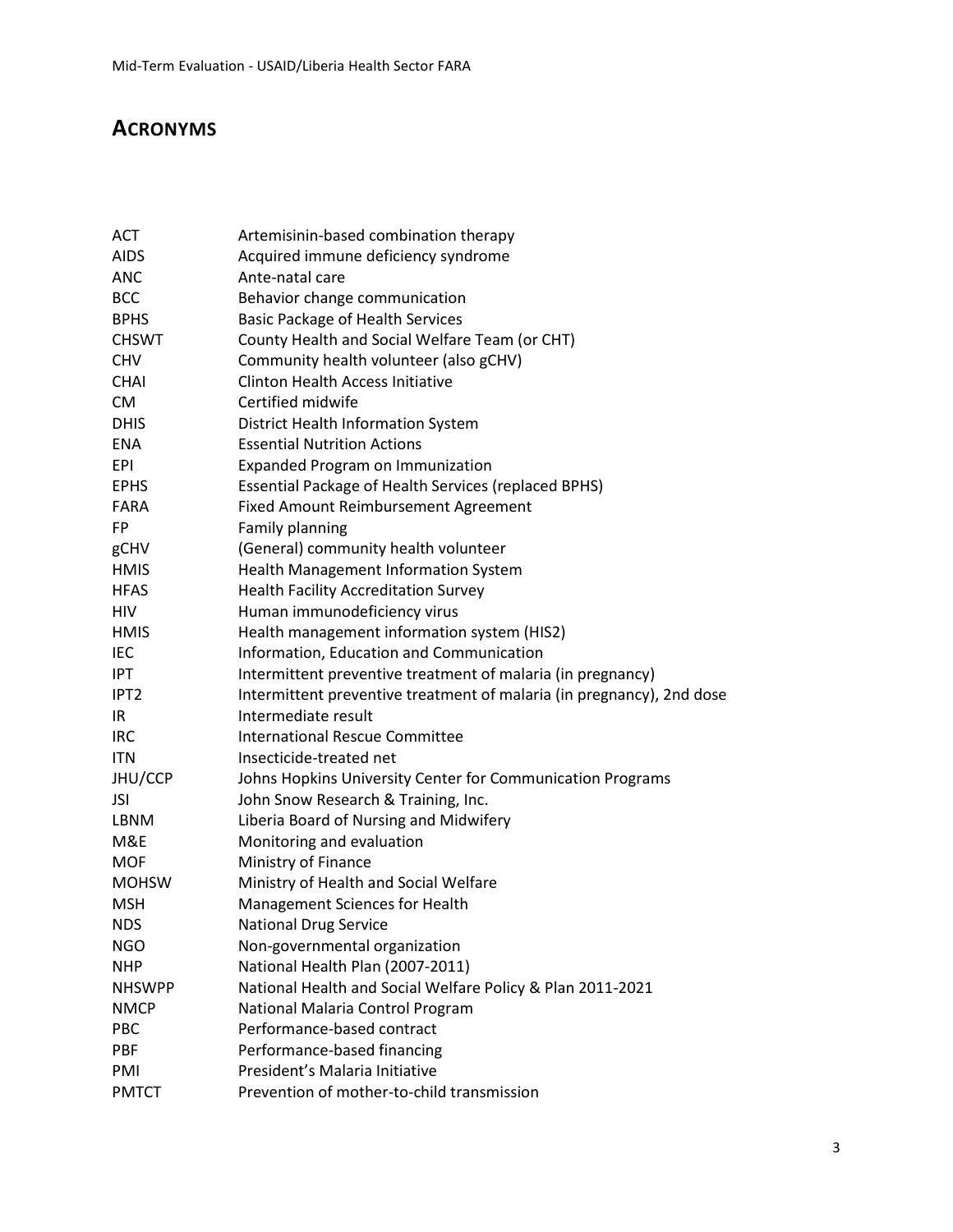| QA           | <b>Quality assurance</b>                           |
|--------------|----------------------------------------------------|
| <b>RBHS</b>  | <b>Rebuilding Basic Health Services</b>            |
| <b>RFP</b>   | Request for proposal                               |
| SP.          | Sulfadoxine-pyrimethamine (Fansidar)               |
| <b>TB</b>    | Tuberculosis                                       |
| <b>TTM</b>   | Trained traditional midwife                        |
| <b>USAID</b> | United States Agency for International Development |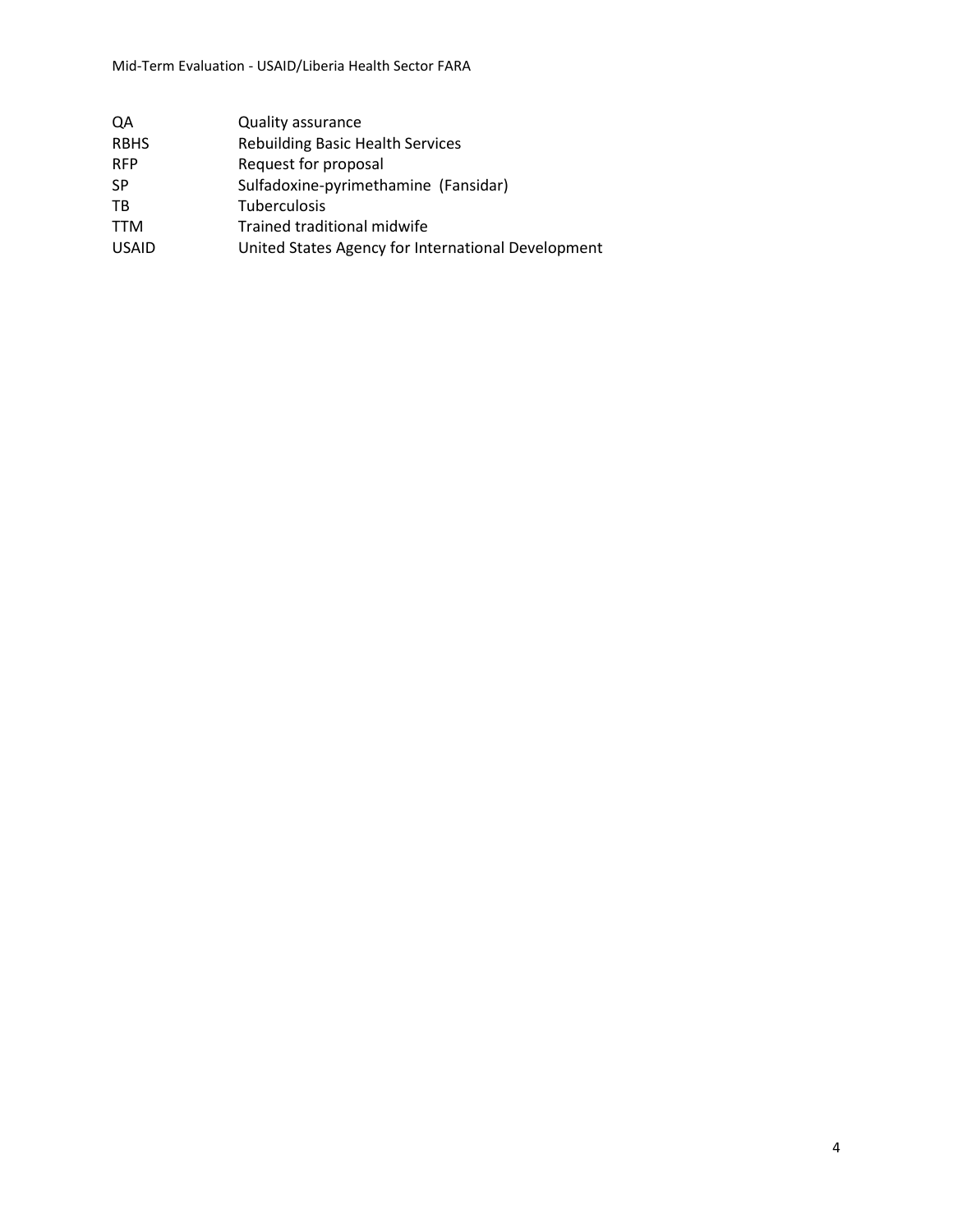# **EXECUTIVE SUMMARY**

In 2008, USAID established the Rebuilding Health Services (RBHS) Project in Liberia to rebuild the capacity of the Ministry of Health and Social Welfare (MOHSW), and to contract out the delivery of the government's BPHS<sup>1</sup> for one third of the Liberian population across seven Counties. In 2011, USAID made the strategic decision to consolidate programming in three of the largest Counties and transition responsibility for service delivery from RBHS to the MOHSW directly, citing that the new approach would accelerate MOHSW stewardship and focus capacity building efforts. The transition was made possible through a four-year, \$42 million Fixed Amount Reimbursement Agreement (FARA) that USAID signed with the MOHSW and Ministry of Finance (MOF). The FARA was pre-financed by the GOL through the National Budget with USAID reimbursing the GOL based on its achievement of predetermined and costed deliverables The RBHS Project was redirected to focus on capacity building and providing technical support to the MOH in its management of the FARA.

The Liberian Health Sector FARA was an innovative adaptation of the FAR mechanism, traditionally used within USAID to finance construction projects. In Liberia, USAID used the "output" orientation of the FAR approach to design a program with the MOH that would reimburse the GOL for achieving quarterly process deliverables. The deliverables were structured in such a way to not only incentivize timely "contracting out" of NGOs but to ensure the services delivered were of high quality and accessible through strong MOHSW oversight and support. Given that the FARA was a novel approach for delivering development assistance in the health sector, in 2013, USAID contracted out a mid-term evaluation of the FARA, asking the evaluators to consider:

- 1. If the transition of NGO contract management from RBHS to the MOHSW had resulted in a decline in clinical indicators, which was a concern of many stakeholders when the design was introduced;
- 2. If the "learning by doing" approach utilized in the FARA had strengthened MOHSW capacity and health systems, as intended by the designers of the FARA; and
- 3. If the transition to a government-to-government approach from a USAID implementing partner had generated cost savings for USAID, which was the perspective of the MOHSW.

The evaluators concluded that, in general, the reach of service delivery, as indicated by MNCH indicators in Bong, Lofa, and Nimba Counties, did not recede in the first year of FARA implementation.

Since it was too early to assess progress against a Capacity Building Plan that measured the MOHSW's capacity to perform specific functions deemed critical for extending the coverage of the EPHS, the midterm evaluation used feedback and opinions of stakeholders to determine whether the MOHSW and CHSWT capacity to oversee and manage service delivery improved. The mid-term evaluation identified several examples of enhanced stewardship and effective management, especially at the central MOH, in the implementation of the FARA.

 $\overline{a}$ 

<sup>&</sup>lt;sup>1</sup> The BPHS was replaced by the EPHS in 2011.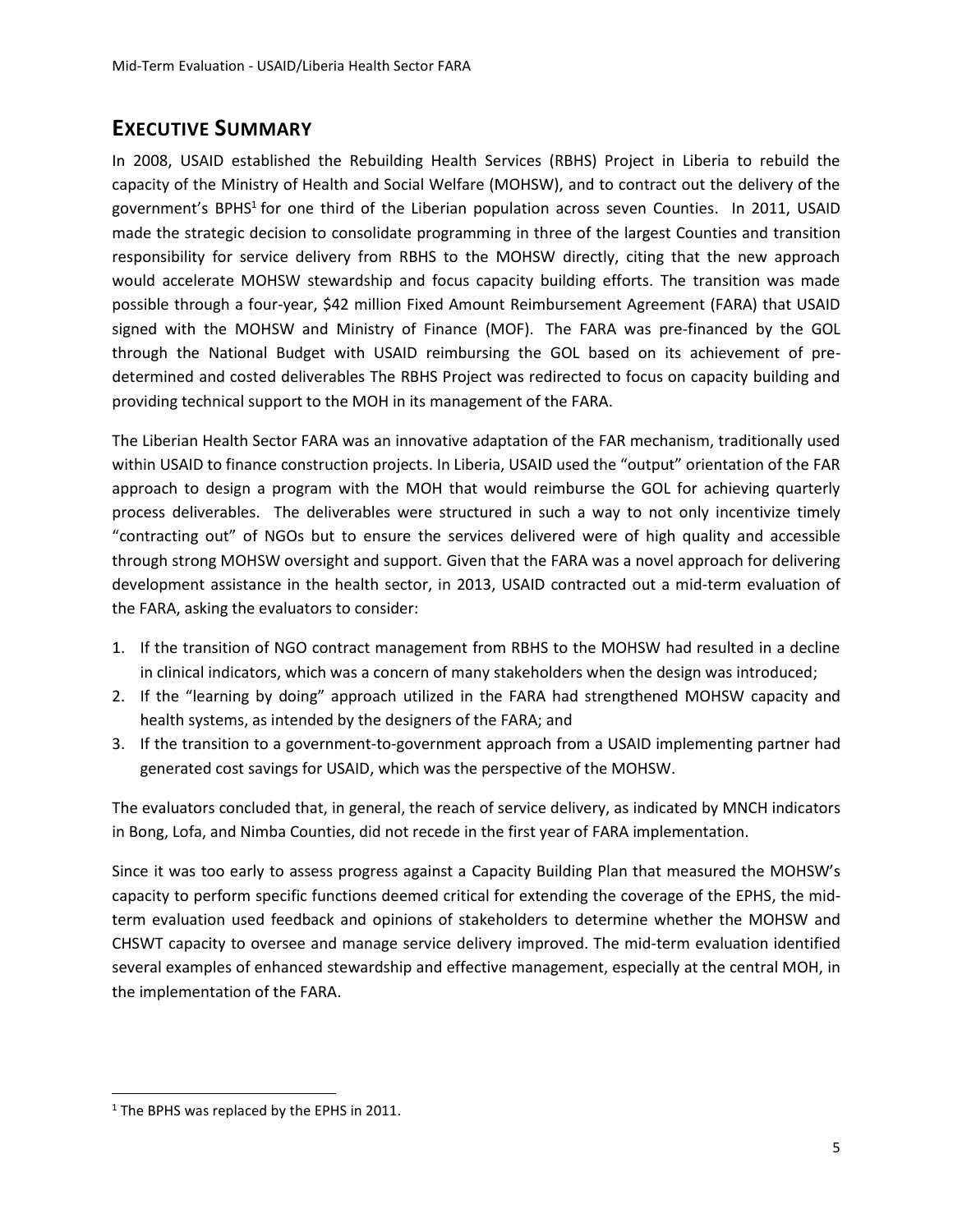The mid-term evaluation was unable to assess whether the shift to the FARA approach generated cost savings; however, the evaluators did find evidence of cost-savings in some specific areas, such as use of MOHSW financial systems and fixed procurement costs.

## **I. INTRODUCTION**

 $\overline{a}$ 

The purpose of this evaluation was to review the performance and the progress of the USAID Liberia Health Sector Fixed Amount Reimbursement Agreement (FARA) (2011 – 2015). The evaluation served as a mid-term program assessment and review of changes made since the outset of the project, as well as an opportunity to provide recommendations for future direction. Preliminary results and program data were reviewed to assess how the FARA is affecting health service delivery, capacity building, and systems strengthening, and whether the project is on track to achieve its objectives. Where appropriate, the evaluation also considered the preliminary results of the FARA alongside complementary USAID investments, particularly for capacity building.

The evaluation was focused on three key hypotheses, which were articulated by various stakeholders during the FARA design process. Stakeholders identified key questions against which to measure performance, and hypothesized that the FARA may:

- 1. **Result in a decline in clinical indicators, at least during and immediately following the transition of NGO contract management from RBHS to the MOHSW**. Did clinical indicators decline, maintain or improve in facilities that transitioned contract management from RBHS to MOHSW?
- 2. **Facilitate a "learn by doing" approach to strengthen GOL capacity and health systems**. Has the FARA built the capacity of the MOHSW and CHSWTs and health facilities in FARA counties? Were the underlying health systems in the health sector strengthened as a result of the FARA?
- 3. **Generate cost savings**. What were the service delivery and technical assistance costs associated with the program before and after the introduction of the FARA? What are the approaches and critical next steps that the mission should take with the MOHSW to determine if the FARA is producing good value for money?

The evaluation team reviewed project data and interviewed a broad range of stakeholders to address these hypotheses and assess whether the FARA approach was contributing to both USAID's Development Objective<sup>2</sup> and the primary objectives of Liberia's National Health and Social Welfare Policy.<sup>3</sup> In addition, the evaluation identified lessons learned and provided recommendations to strengthen the FARA as well as guide future activities. The complete SOW for the evaluation is located in Annex A.

<sup>&</sup>lt;sup>2</sup> The three Intermediate Objectives (IR) under DO3 (Improved Health Status of Liberians) are: IR1: Increased Utilization of Quality Health Services, IR2: More responsive services through effective health systems decentralization, and IR3: Increased financial sustainability of services

<sup>&</sup>lt;sup>3</sup> The National Health and Social Welfare Policy objectives are laid out on page 8.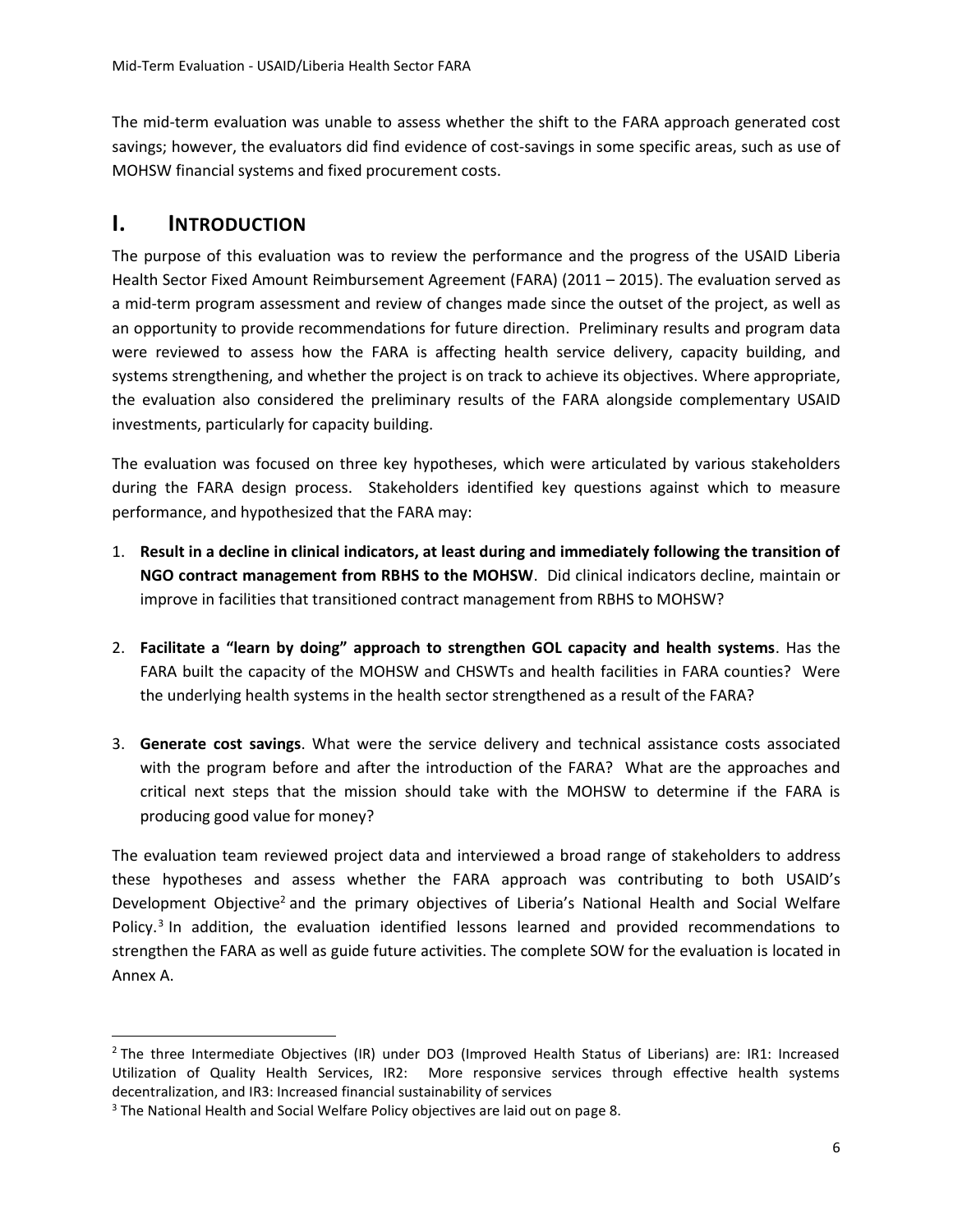# **II. BACKGROUND**

#### **Health in Liberia**

Liberia emerged from its protracted civil war as a deeply divided country, its social fabric torn by ethnicity, religion, geography and history. Basic infrastructure, including roads, water and electricity supply, schools, health clinics, was destroyed. Social, political, and economic governance systems at all levels dissolved as government functions were disrupted and skilled individuals left the country. Overcoming a severely damaged economy, a nearly dysfunctional state and a war-weary, fragmented society has been a major challenge facing the GOL over the last decade. Ensuring that ordinary Liberians see real benefit from their government has been critical for solidifying peace and bringing stability and prosperity to Liberia and the region. <sup>4</sup>

Bringing tangible health benefits to Liberian citizens is emblematic of the GOL's role and responsibility in attending to the care of its citizens. Since 2006, Liberia has sought to move away from a post‐conflict context—where health care delivery was fragmented, uneven, and dependent on donor‐funded vertical programs and humanitarian relief organizations supplying emergency services—toward a development context focused on building systems for more sustainable health care delivery and strengthening GOL stewardship of the health sector.

A key step in making this transition was the launch in 2007 of the Government of Liberia's National Health Plan, which set out a policy for transitioning from post-conflict recovery to sustainable development under GOL leadership. The cornerstone of the National Health Plan was the Basic Package of Health Services (BPHS), a set of high‐impact interventions designed to address the leading causes of mortality and morbidity. At the time the National Health Plan was developed, Liberia had some of the worst health indicators in the world: maternal mortality was 994 per 100,000, under‐five mortality rate was 110 deaths per 1,000 live births; and population's geographic access to health services was estimated at 41 percent. Three-fourths of government-owned health facilities were managed by NGOs with emergency funding from international donors, while facilities run by the government lacked staff, drugs and equipment.<sup>5</sup>

By 2008, total health and social welfare expenditure had reached over US\$ 100 million (or US\$ 29 per person), or 15 percent of GDP. This was higher than Liberia's pre-war level of spending, and brought Liberia more in line with the West and Central Africa Region. Yet external donors and household spending largely accounted for the high levels of expenditure (47 and 35 percent respectively); government spending accounted for just 15 percent. In addition, 85 percent of out-of-pocket (or household) spending went to private providers, despite a policy of free services. This high level of household spending had a detrimental effect on poor households, and supported the need for sustained

 $\overline{a}$ 

<sup>4</sup> USAID Liberia CDCS – Public Version – From Final Approved 4-4-13.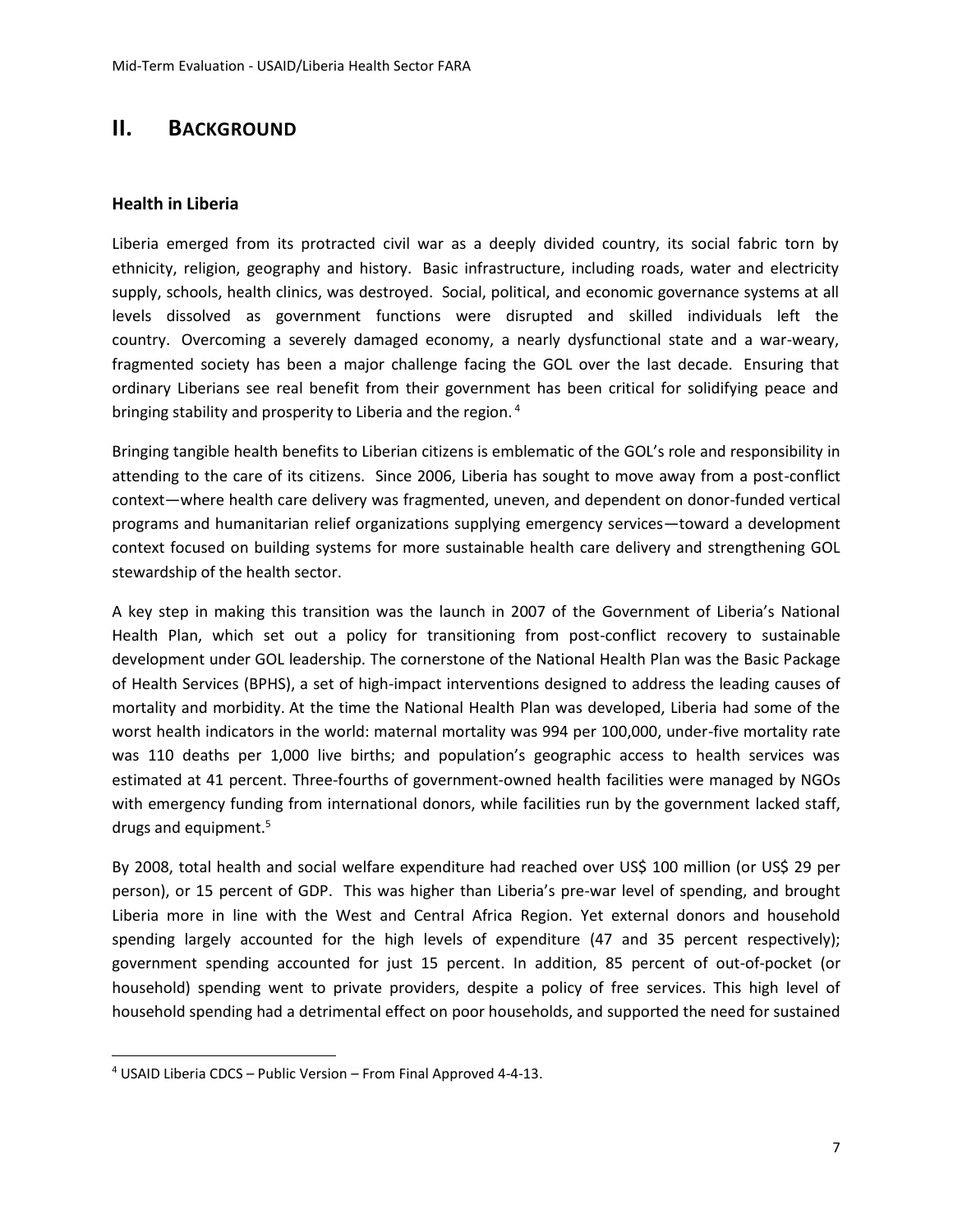government health spending and more efficient use of health resources to maximize its potential impact.<sup>6</sup>

In 2011, the Ministry of Health and Social Welfare (MOHSW) developed its second National Health and Social Welfare Plan and Policy (NHSWPP) and introduced the Essential Package of Health Services (EPHS), building on the experience of implementing the 2007 NHP. The NHSWPP intended to establish an evidence-based policy framework to guide decision-makers over the next ten years (2011-2021). The stated goal of the policy is to improve the health and social welfare status of the population of Liberia on an equitable basis. To accomplish this, the NHSWPP lays out three broad objectives:

- 1) Increasing access to and utilization of a comprehensive package of quality health and social welfare services of proven effectiveness, delivered close to the community, endowed with the necessary resources and supported by effective systems;
- 2) Making health and social welfare services more responsive to people's needs, demands and expectations by transferring management and decision-making to lower administration levels; and
- 3) Making health care and social protection available to all people in Liberia, regardless of their position in society, and at a cost that is affordable to the Country.

To support the NHSWPP, government spending has nearly doubled in absolute terms yet remained stable as a percentage of the national budget (between 7 and 8 percent).<sup>7</sup> Donor funds predominantly are used to support primary health care, while referral hospitals consume the largest portion of government expenditure. While donor funding (in absolute terms) has remained fairly consistent over the last five years, as the economy continues to grow and the national budget increases, foreign assistance should decline in both relative and absolute terms, requiring that GOL spending on health and social welfare increase in proportion.

## **USAID/Liberia Country Strategy and Health Sector Assistance**

USAID is the largest bilateral donor in Liberia, with the goal to support "*Strengthened Liberian Institutions Positioned to Drive Inclusive Economic Growth and Poverty Reduction".* The results framework leading to this goal is built around four Development Objectives (DO); DO-3, "Improved health status of Liberians", is directed towards support of health services that expand all Liberian's opportunities to contribute to and benefit from development progress.<sup>8</sup> Implementation of this objective is grounded in the principle of county-led development and strategically aligned with GOL priorities. In keeping with the principles of the USAID Forward initiative, planning is country-led with a major focus on capacity building. The Intermediate Results (IRs) of DO-3 are directly aligned with the three key objectives of the 2011-21 NHSWPP:

 $\overline{a}$ 

 $6$  USAID Liberia CDCS – Public Version – From Final Approved 4-4-13.

<sup>6</sup> MOHSW Country Situational Analysis Report, July 2011.

<sup>7</sup> MOHSW Country Situational Analysis Report, July 2011.

 $8$  USAID Liberia CDCS – Public Version – From Final Approved 4-4-13.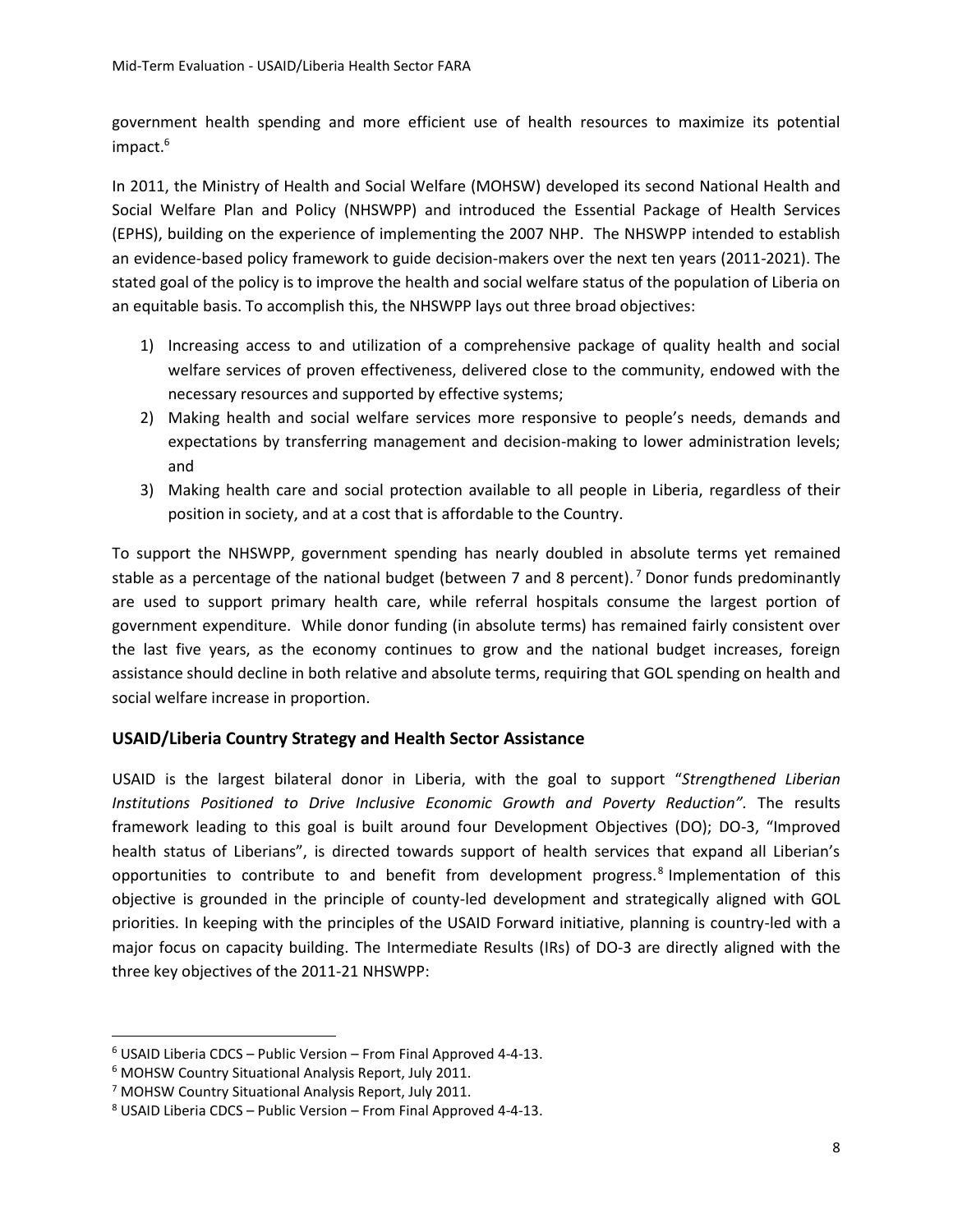| <b>MOHSW NHSWPP 2011-21</b>                                                               | <b>USAID/Liberia CDCS</b>                                                              |  |
|-------------------------------------------------------------------------------------------|----------------------------------------------------------------------------------------|--|
| Goal: Improved health status of the population                                            | DO-3: Improved health status of Liberians                                              |  |
|                                                                                           |                                                                                        |  |
| Key Objectives:                                                                           | Intermediate Results:                                                                  |  |
| Increasing access to and utilization of high quality<br>1.<br>services;                   | 3.1. Increased utilization of quality services;                                        |  |
| Making services more responsive to the population,<br>2.<br>with attention to equity; and | 3.2. More responsive services through effective health<br>system decentralization; and |  |
| Providing services that are affordable to the<br>3.<br>country.                           | 3.3. Increased financial sustainability of services.                                   |  |

#### **Overview of the FARA**

The Liberian Health Sector FARA, entitled *Support to the Ministry of Health and Social Welfare for Implementation of Liberia's 2011-2021 National Health and Social Welfare Policy and Plan* and signed in September 2011*,* was designed to both build MOHSW capacity to manage the systems required to successfully implement the agreement, as well as directly support health service delivery through performance based contracts (PBCs) to NGOs in Bong, Nimba and Lofa counties (North Central region). The FARA was developed in the context of the gradual transition away from a post-conflict setting to a GOL-managed health sector; building on incremental improvements in health indicators and systems strengthening while maintaining provisions for service delivery and support to national systems.

The groundwork for the FARA built on the experience and implementation of the five-year \$65 million USAID/Liberia health project, Rebuilding Basic Health Services (RBHS), which began in November 2008. Under RBHS, the PBCs for health service delivery by NGOs began in July 2009. The USAID funds and primary responsibility for award and management of PBCs with NGOs rested with international NGOs. The MOHSW had only limited involvement in the management of RBHS, with a minority vote on the technical evaluation committee for NGO selection and a secondary role in technical oversight through joint monitoring with RBHS and RBHS-run partner meetings.

The development of a Government-to-Government (G2G) approach by the Mission and the GOL transitioned responsibility for PBC management from RBHS to the MOHSW. Under the FARA, responsibility for awarding and managing PBCs was formally transferred to the MOHSW. From 2011 to 2012 the PBCs with NGOs were phased out, and new contracts were introduced by the MOHSW, beginning with Lofa County in 2011, and followed by Nimba and Bong Counties in 2012. The role of the RBHS Project was revised to focus on technical support, capacity building of the MOHSW (at county and central levels), and infrastructure improvements.

#### *Program Areas Supported through the FARA*

The GOL agreed to finance the FARA through the National Budget with USAID reimbursing the GOL based on its achievement of pre-determined and costed deliverables. Through this arrangement, the FARA makes available up to \$42 million of USAID assistance to the MOHSW in support of the NHP and in particular, delivery of the EPHS at the primary care level in 3 counties. The program description outlines the three main FARA activities as follows: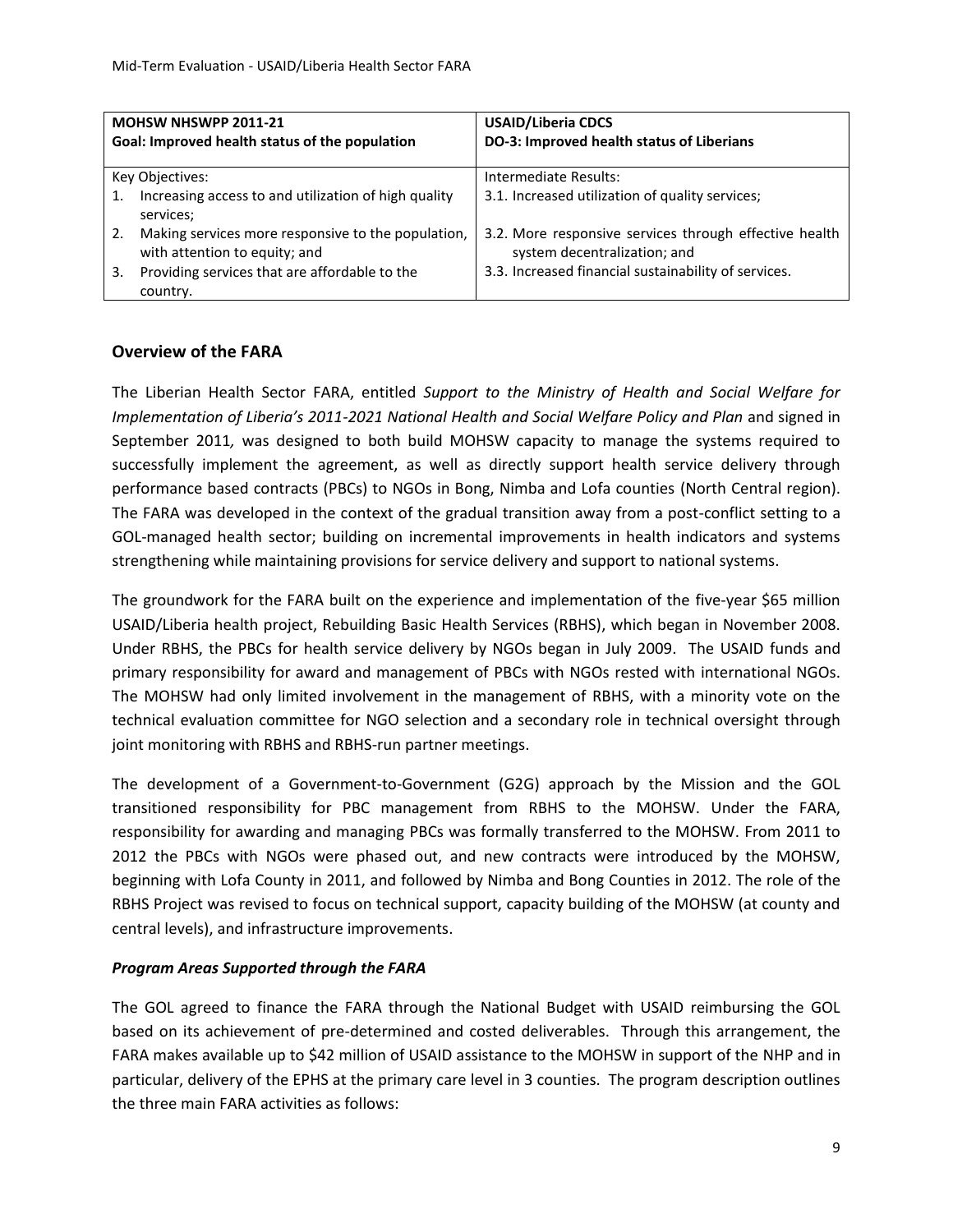- **1) MOHSW Technical and Management Support.** The FARA provides support for 20 technical and management consultants, assigned to key units within the MOHSW, including the Program Management Unit (PMU), the M&E Unit, the Office of Financial Management (OFM), the Procurement Unit, and the Quality Assurance (QA) and Performance-based Finance (PBF) teams.
- **2) Supervision Activities by the National Malaria Control Program (NMCP) and the Expanded Program for Immunization (EPI).** The FARA outlines supervision of facilities by both the NMCP and EPI unit to ensure quality delivery of high priority services.
- **3) Procurement of Preventative and Curative Health Services and Commodities.** The FARA supports PBCs with NGOs to implement the EPHS in Lofa, Bong, and Nimba Counties. The MOHSW is expected to manage these contracts with technical guidance, supportive supervision, provision of drugs and supplies, and payments for services. This activity also included the management of contracts with NGOs to distribute Insecticide-treated Nets (ITNs), and procure pharmaceuticals for supported facilities, though these were later removed from the FARA.

For each activity, a comprehensive set of time-bound deliverables was developed, and quarterly reimbursements were made conditional upon successful completion and USAID verification of the deliverables.

#### *Program Monitoring and Evaluation*

Reporting and monitoring of the FARA is primarily the responsibility of the MOHSW, with support from County Health and Social Welfare Teams (CHSWT or CHT), which submits quarterly progress reports to USAID. USAID staff also conduct quarterly field visits to monitor implementation and assess progress against baseline assessment results. Quarterly reports provide an overview of outputs achieved, problems encountered, and other relevant information related to producing the deliverables outlined in the FARA. Specific deliverables outline additional reporting and other documentation to be provided by the MOHSW, including validation of administrative and service delivery indicators, procurement documents, work plans, management of technical consultants, quality assurance reports, and meeting reports. Deliverables build progressively with each year of implementation of the FARA, which are intended to simultaneously monitor progress while building the capacity of the MOHSW to do so independently. A selection of FARA deliverables, which are linked directly to reimbursement amounts, are shown below:

- Monthly partner meeting report
- RFP and selection memo for EPHS implementation in Lofa County
- Annual work objectives for Technical and Management Consultants
- Annual supervision/monitoring work plans
- Quarterly supervision/monitoring report countersigned by NGO and CHSWT
- Quarterly data quality harmonization review report
- Quarterly newsletter
- RFP for implementation of EPHS in Nimba and Bong Counties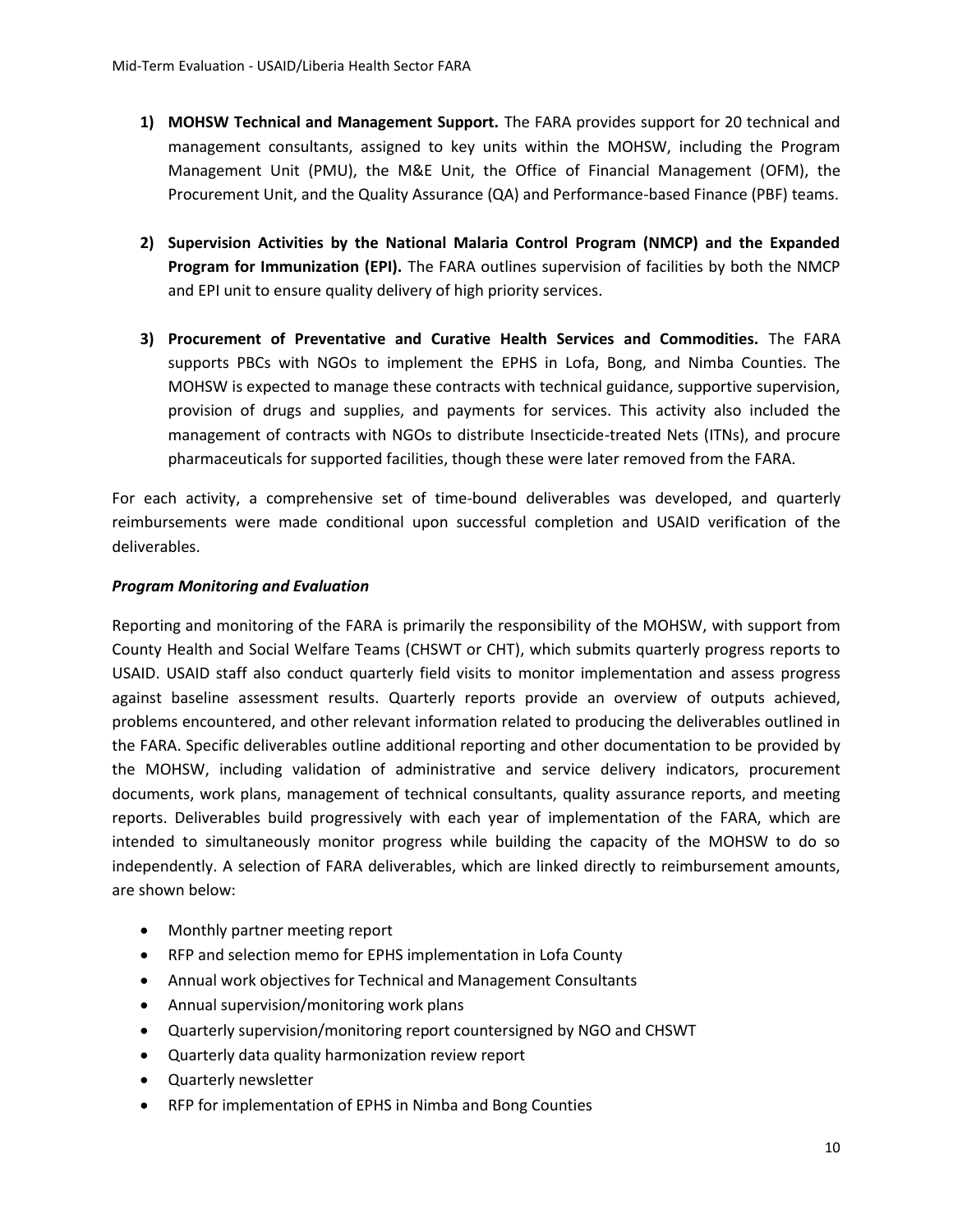- Procurement selection memo for NGOs to implement EPHS in Nimba and Bong Counties
- Annual Accreditation and QA report
- Quarterly QA assessment report
- Quarterly RBHS data validation report
- Annual performance appraisals for Technical and Management Consultants
- Post ITN campaign survey report (Year 2)

As shown above, FARA deliverables contain a mix of process indicators, procurement functions, and specific activities, such as ITN distribution and the annual accreditation. Through the combination of direct program monitoring and evaluation and other MOHSW reporting, the FARA generates a significant volume of data describing performance of the project as well as progress in the health sector.

# **III. METHODS AND DATA SOURCES**

The evaluation took place in country between July 3 and August 9, 2013. The evaluation team used both quantitative and qualitative methods during the evaluation. Quantitative information was derived from program data collected by RBHS using MOHSW systems, and an analysis was performed by both RBHS and the evaluation team. Qualitative information was generated through interviews and observations, informed by the use of a semi-structured questionnaire, which was modified to illicit views and feedback on each individual's area of expertise. The evaluation report is based upon a number of sources of information: 1) a desk review of Mission, RBHS, other donor and MOHSW reports, 2) an analysis of health facility statistics reported by the MOHSW and verified by RBHS and USAID, 3) interviews with key stakeholders, and 4) survey data from the Liberia DHS (2007 and preliminary data for 2013).

## **Limitations**

A national strike of nurses (and some other workers) in the MOHSW occurred on the first day of a scheduled field visit (July 22) to Bong County. Two members of the evaluation team managed to meet for several hours with the Bong county health team and later with Africare, the NGO contracted to manage health facilities under FARA. The strike precluded facility visits – other than one brief stop at Salala health center, and thus greatly constricted the time available to interview health facility workers and assess conditions in FARA-assisted clinics. The evidence collected by the evaluation team from the field – anecdotal and first-hand, was therefore severely limited by this unexpected turn of events.

# **IV. FINDINGS**

## **A. Clinical Indicators and Service Delivery Performance**

The first key hypothesis to be addressed by this evaluation is whether the introduction of the FARA led to a decline in access to quality health services. The Evaluation Team explored the following question: Did clinical indicators decline, maintain or improve in facilities that transitioned contract management from RBHS to MOHSW under the FARA?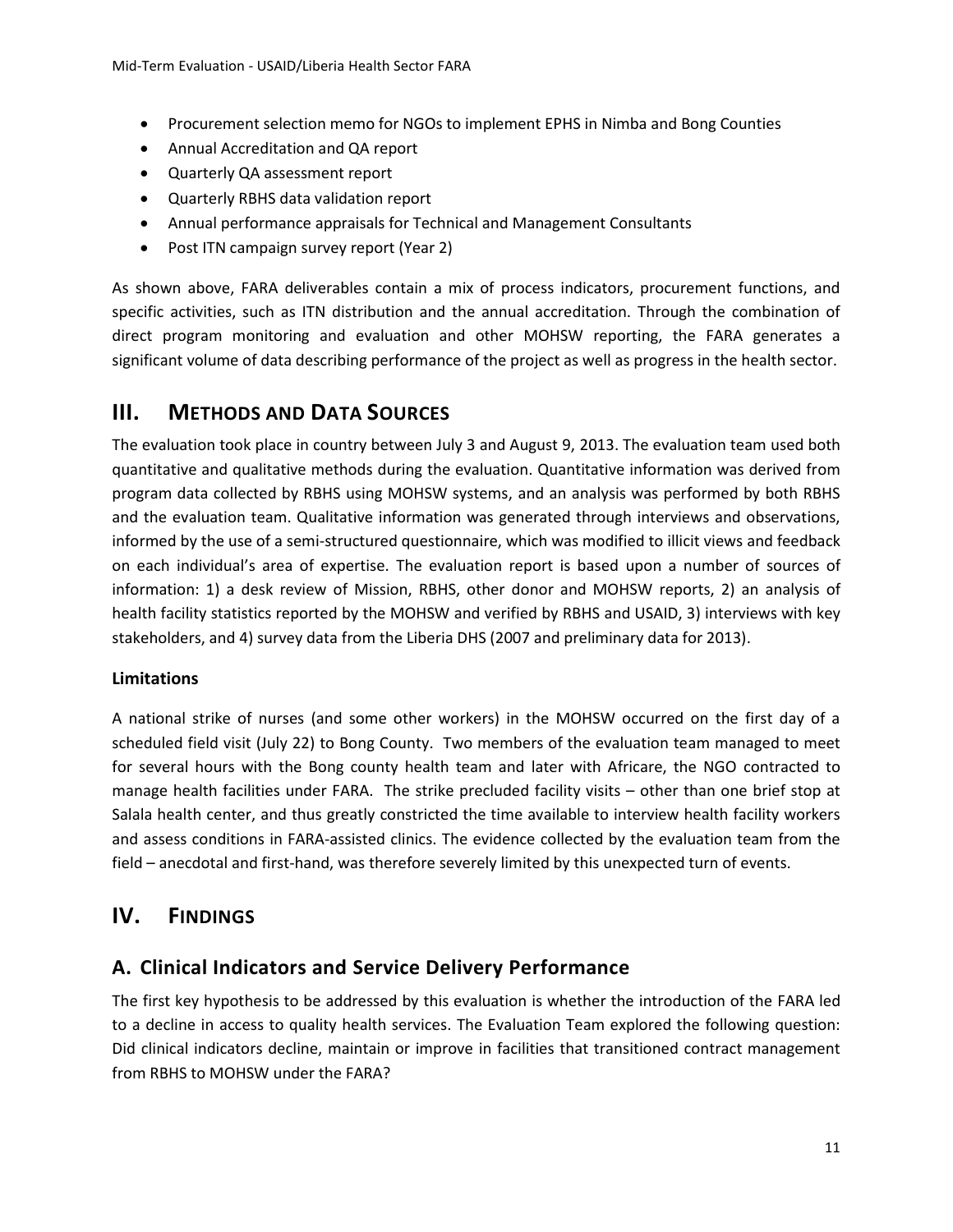To address this question, the evaluation reviewed seven clinical indicators that routinely are collected by the MOHSW via its Health Management Information System (HMIS). These indicators are monitored to assess and track health facility performance and are tied to the delivery of high impact interventions prioritized in the EPHS. Two of the six indicators are performance-based indicators, incentivized in the current PBCs with NGO implementing partners. <sup>9</sup>

#### Six Clinical Indicators

 $\overline{a}$ 

% Penta 3 coverage % ANC 4 coverage % facility delivery by skilled birth attendants % Pregnant women receiving IPT2 % <5 malaria treated with ACT Couple-years protection

Each month, health facilities report service delivery data via an integrated HMIS form to the County Health Team, where the form is reviewed for errors and entered into the DHIS2 – an online database that is the repository for the MOHSW service delivery statistics, and available to users across the MOHSW. The HMIS provides a standardized reporting system for some 480 MOHSW facilities (including some private facilities) in all 15 counties of the country, and covers delivery of the EPHS. DHIS2 data is generated by the health facilities, which compile summary statistics from their hard copy registers and submit a written monthly report to the CHSWT. The CHSWT in turn, consolidates reporting by district, records the data in DHIS2, and submits a county-level report to the Central MOHSW. Staff at the MOHSW including the M&E, PBF and other divisions review and validate (after verifying accuracy of reported data and making necessary adjustments) county reporting and produce a consolidated, national report. These reports are reviewed on a monthly basis, and guide planning and management functions across the various programs. On a quarterly basis, the MOHSW uses DHIS2 to compile health indicators, performance trends and activities in a report that is shared with partners and stakeholders. In addition, the MOHSW verifies a sample of the 112 health facilities' supported under the FARA each quarter to ensure accuracy of reporting and validity of the results. Results of the verification are made available in the FARA quarterly report on "Verification and Data Harmonization", which is co-signed by RBHS.

Using the Verification and Data Harmonization Report, the Evaluation Team reviewed the quarterly results for the six clinical indicators in two ways:

1) Comparison of quarterly indicators, by county, for the quarter ending March 2012 (the first quarter of FARA in Lofa and prior to FARA introduction in Bong and Nimba) with indicators for the quarter ending March 2013 (following 15 months of implementation in Lofa, and 9 months in Bong and Nimba).

<sup>9</sup> For the most part, the specific indicators tied to performance incentives have changed very little since 2009 (when PBCs were first introduced under the RBHS project).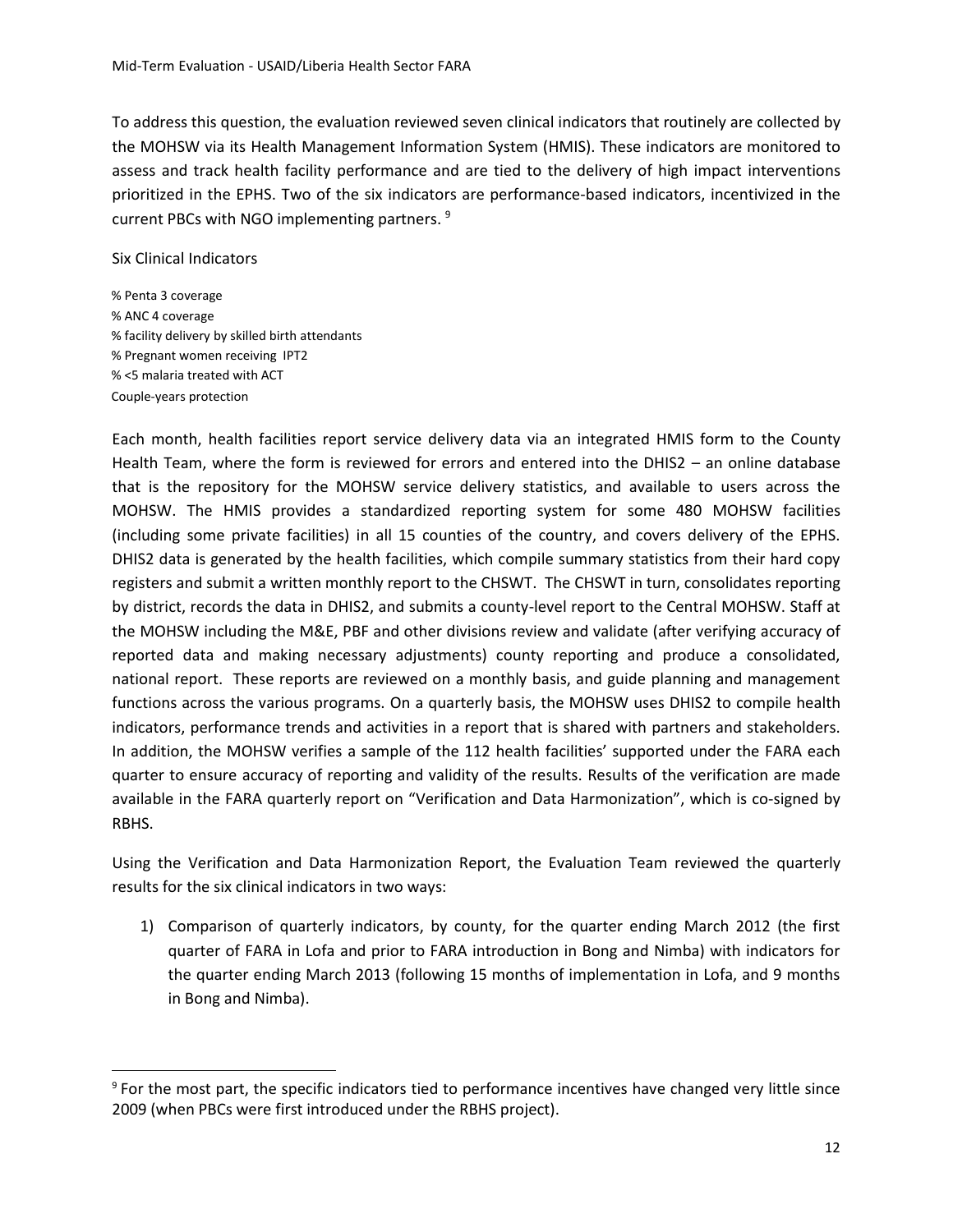2) Multi-year trend analysis and comparison of FARA facilities, by county, for each quarter from July 2009 (the start of RBHS) to September 2013.

For each indicator, the Evaluation Team compared the program data from health facilities (described above) with health survey data from the 2007 and 2013 Demographic Health Surveys (DHS) as well as the 2011 Malaria Indicator Survey, which provide region and county level coverage estimates based on household responses. The 2007 and 2013 DHS provide the most comprehensive overview of the health status of Liberians, focusing on health indicators targeted by the EPHS and objectives of the NHPP. Direct comparison with health facility data is challenging in some cases, but taken together provide a good overview of progress made and areas that need additional attention. Survey results are included as appropriate to interpret trends and may provide a counter-check for facility reports in some cases.

#### **Individual Indicator Findings and Discussion**

**Child Health (Immunization Coverage):** Reported immunization coverage of children under 1 with the third (and final) dose of pentavalent vaccine (also referred to as DPT3 or penta-3) increased since the start of the FARA, continuing a multi-year upward trend. Comparing the first quarter of 2012 with the first quarter of 2013, coverage increased from 104% to 112% in Bong, from 94% to 122% in Lofa, and from 110% to 113% in Nimba. While the number of children vaccinated has increased, coverage over 100 percent may also indicate data quality issues, and may require additional verification. Higher than expected coverage estimates may be due to inclusion of children over one year who were vaccinated during immunization outreach, underestimating the population denominator (i.e. the percent of children in the population that are children under one year), or in some cases poor quality data. Ongoing review and verification is necessary to understand what accounts for these figures and identify potential data quality issues, to ensure that figures remain relevant for measuring progress and setting future targets.

Comparing routine facility data with DHS results is difficult. For the reasons outlined above facilities typically report higher coverage, whereas in the case of DHS data, coverage may be underestimated due to recall bias and parents not having vaccination cards at the time of an interview. Nonetheless, survey data also show a general improvement in DPT3 coverage in the North Central region since 2007 and no statistically significant difference in coverage between the 2012 EPI Cluster Survey and the 2013 DHS. The preliminary results of the 2013 DHS estimated that 68 percent of children under 1 year received three doses of pentavalent vaccine, up from just 46 percent in 2007. Coverage of penta-3 as estimated by the 2013 DHS was 81 percent in Lofa, 62 percent in Bong, and 69 percent in Nimba.

**Maternal Health (ANC4+):** The ANC4+ indicator measures the percentage of pregnant women who receive the recommended four or more antenatal care visits during pregnancy. ANC4+ was a performance indicator under the RBHS project, but is not incentivized under the FARA (though it is routinely monitored). In the three quarters since the launch of the FARA, ANC4+ has increased slightly in Bong and Nimba, but shown no improvement in Lofa. A comparison of Jan-Mar 2012 with Jan-Mar 2013 showed that over the one-year period ANC4+ visits had increased in Bong (from 72 to 88 percent) and Nimba (from 69 to 91 percent), and decreased slightly in Lofa (from 69 to 65 percent). In Lofa, ANC4+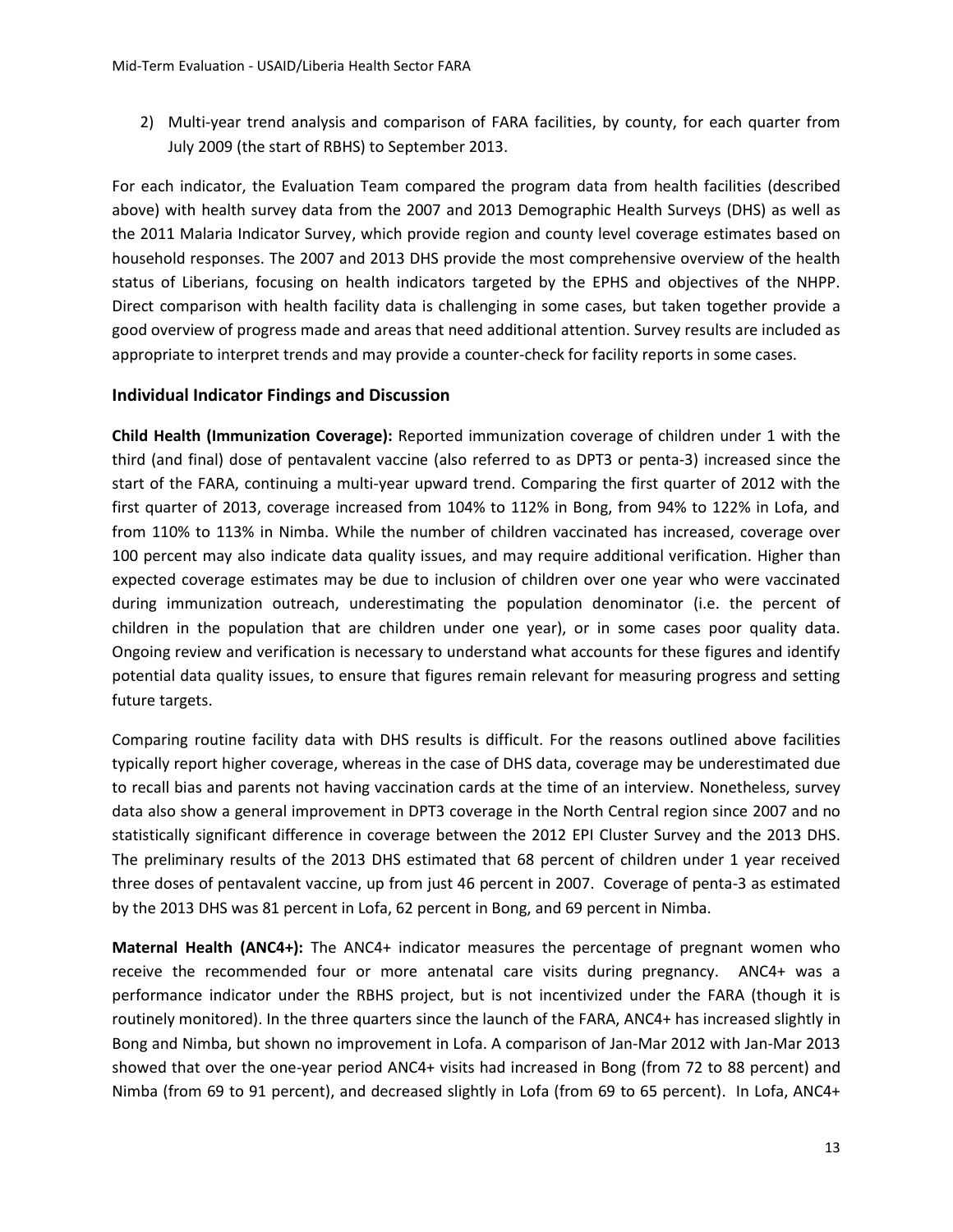declined considerably in the final year of RBHS, from around 125% throughout 2010 and the first two quarters of 2011, to less than 75% in the final two quarters of 2011, and has remained at these lower levels under the FARA. Given the unusually high estimates for 2010-2011, it's unclear whether the lower estimates are actually an improvement in data quality, or a real decline in the percent of women receiving 4 or more ANC visits.

The preliminary 2013 DHS results did not assess the percentage of women receiving four or more ANC visits during pregnancy. However the DHS estimated that the majority (96 percent) of women in the North Central region received at least one prenatal visit during their most recent pregnancy in the last five years, up from just 63 percent in 2007.

**Skilled Birth Attendant at Delivery:** The percent of deliveries that are facility based with a skilled birth attendant (SBA) has increased in all three FARA-supported counties, continuing an upward trend that began in 2010 during the RBHS project. Comparing the quarter ending in March 2012 with the same quarter in 2013, progress on SBA has continued under the FARA, from 46% to 61% in Bong, 45% to 62% in Lofa, and 64% to 68% in Nimba.

Progress on this indicator has been remarkable in the four years included in this evaluation; in 2009 Bong and Nimba County reported a quarterly average of 11% and 13% SBA, respectively, and in 2012 the quarterly average was 54% in Bong and 62% in Nimba. In Lofa the results were slightly less dramatic, but impressive nonetheless, from an average of 31% in 2009 to 47% in 2012.

The 2013 DHS results reported similar gains for the North Central region; in 2013 51.4 percent of women reported that their last live birth in the five years preceding the survey was delivered by a skilled provider. Fifty-seven percent of births were delivered in a health facility, a level much greater than that reported in the 2007 LDHS (31 percent).

**Prevention of malaria in pregnant women (IPT2):** The rate of administration of IPT2, which records the second of at least two presumptive (and preventive) doses of anti-malarial drugs (usually SP/Fansidar), has varied considerably over the past four years in all three FARA/RBHS supported counties. In Bong County, IPT2 has increased since the introduction of the FARA, from 70% to 79% in the first three quarters. In Nimba and Lofa, performance is more difficult to assess, increasing from 45% to 58% in Lofa, and dropping from 78% to 61% in Nimba, but varying considerably from quarter to quarter.

While IPT2 coverage has been erratic, there has been an overall decrease in the North Central region between the 2011 Malaria Indicator Survey and the 2013 DHS and coverage appears lower than may be expected, particularly when considering the high coverage of ANC4+. This may partly be due to challenges with recording which dose is being given in instances where women may attend different facilities for ANC visits, or do not attend regularly during their third trimester (when the  $2^{nd}$  dose should be given). In addition, WHO guidelines for IPT state that each dose should be given at least 1 month apart, beginning in the second trimester; women attending ANC later in their pregnancy may not have enough time to receive the second dose.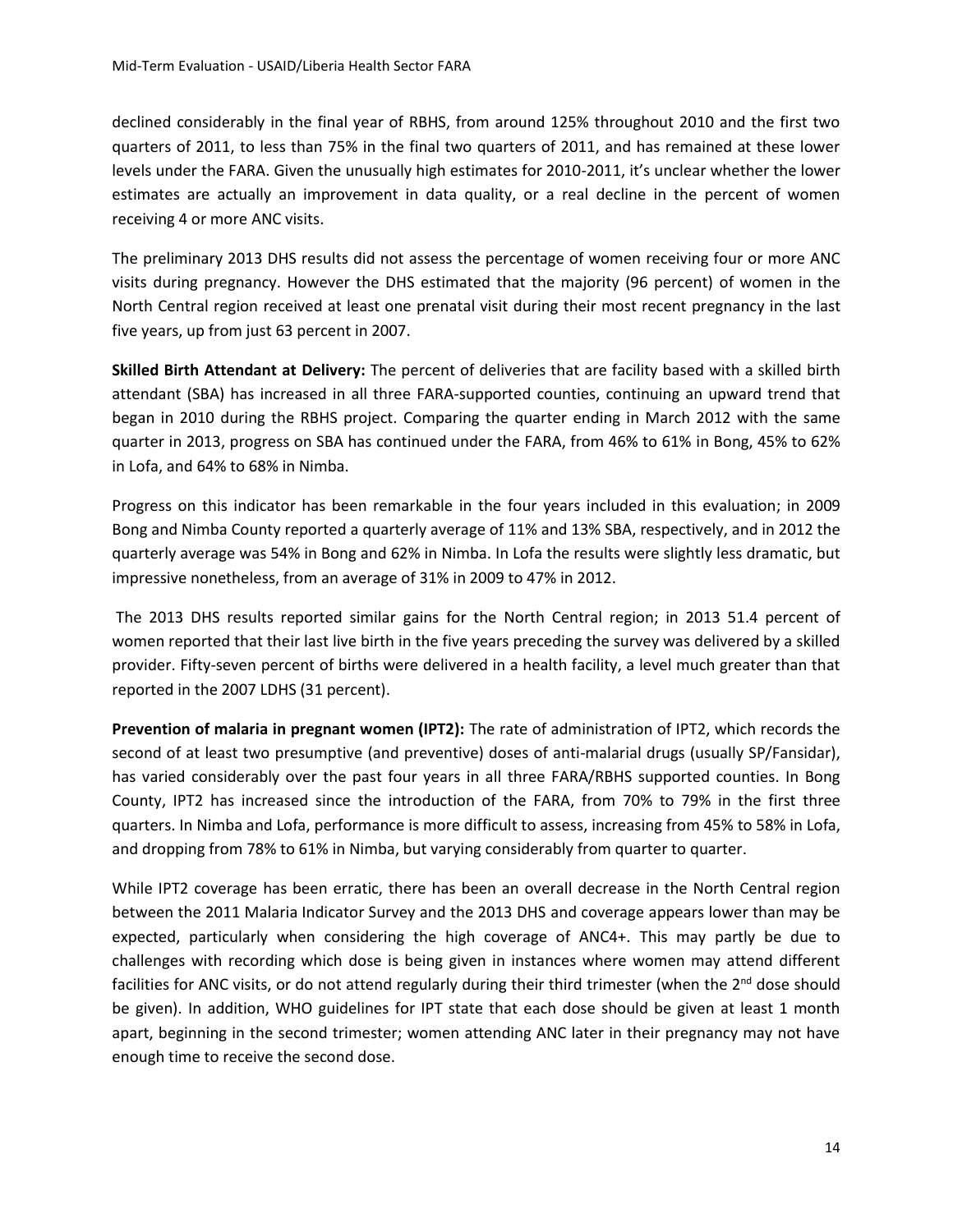Anecdotally, some of those interviewed attributed a lack of improvement to widespread and periodic stock-outs of malaria drugs, especially SP/Fansidar which was procured by GOL and not GFATM or PMI. Given the widely variable performance, even in the same facility from one quarter to the next, supply chain issues are likely to be a contributing factor. Partners and supervisors also report that SP/Fansidar is often used for presumptive treatment for malaria, particularly when ACT is not available, which also affects availability of the drug for IPT. In non-FARA facilities in Bong and Nimba counties, which often have less logistical support and experience more frequent stock-outs, IPT2 coverage during the first two quarters of the FARA was much lower (26 and 22 percent, respectively), despite comparable ANC visit rates. Strengthening the supply chain is not a direct activity under the FARA and receives dedicated investment through the USAID DELIVER project, however these issues may continue to limit performance in FARA supported facilities, and may require additional attention.

**Treatment of Malaria in Children Under 5:** ACT is the national standard for treatment of malaria in children under 5, and the ACT indicator tracks adherence to the treatment protocol. The percentage of children under 5 with malaria treated with ACT, among those who sought care, has been reported consistently at or above 90% since 2011 in all three counties, and a high level of adherence has continued since the transition to the FARA. The percentage of malaria cases treated with ACT in the first quarter of 2012 was 100% in Bong, 92% in Lofa, and 93% in Nimba, compared to 99%, 93%, and 97% in the first quarter of 2013.

The 2013 DHS reports a desired decline, compared to the 2011 MIS, in the percentage of children under five with fever who took ACT from 46.1% to 23.6% in the North Central region. This change is attributable to the convergence of two important factors during this period, namely the increase in care seeking behavior and the revised treatment protocols requiring confirmatory diagnosis prior to provision of ACT.

**Family Planning (CYP):** The CYP indicator - a proxy for access to modern contraceptive methods estimates the total contraceptive protection provided by family planning commodities distributed over a given period. Two quarters of facility data (2012 Q3 and 2012 Q4) were available for review from Bong and Nimba following the introduction of the FARA. During that time total CYP per 1,000 women of childbearing age (WCBA) remained largely in line with the two quarters prior to the transition to the FARA (from 31 to 30.5 in Bong, and from 17.5 to 18 in Nimba). In Lofa, rates were slightly higher; in the four quarters under the FARA, CYP averaged 26 per 1,000 WCBA, although this was below the rates reported in 2011 (prior to the FARA), when Lofa averaged 34 CYP per 1,000 WCBA. Overall, access to modern methods of contraception appears to have changed relatively little since the introduction of the FARA, and remains low. The CYP data show that only some 3% percent of WCBA – or one out of 20 eligible women - are obtaining a FP method from the MOHSW facilities in the three FARA-assisted counties.

These results are consistent with the recent DHS, which estimated a modern contraceptive prevalence rate (CPR) of 13.6 percent in 2013 for the North Central region, though the rate was below 10 percent in Lofa and Nimba. While this is an improvement from the 8.5 percent CPR estimated in 2007 for the region, these results may indicate a need to redouble efforts – both within FARA and through other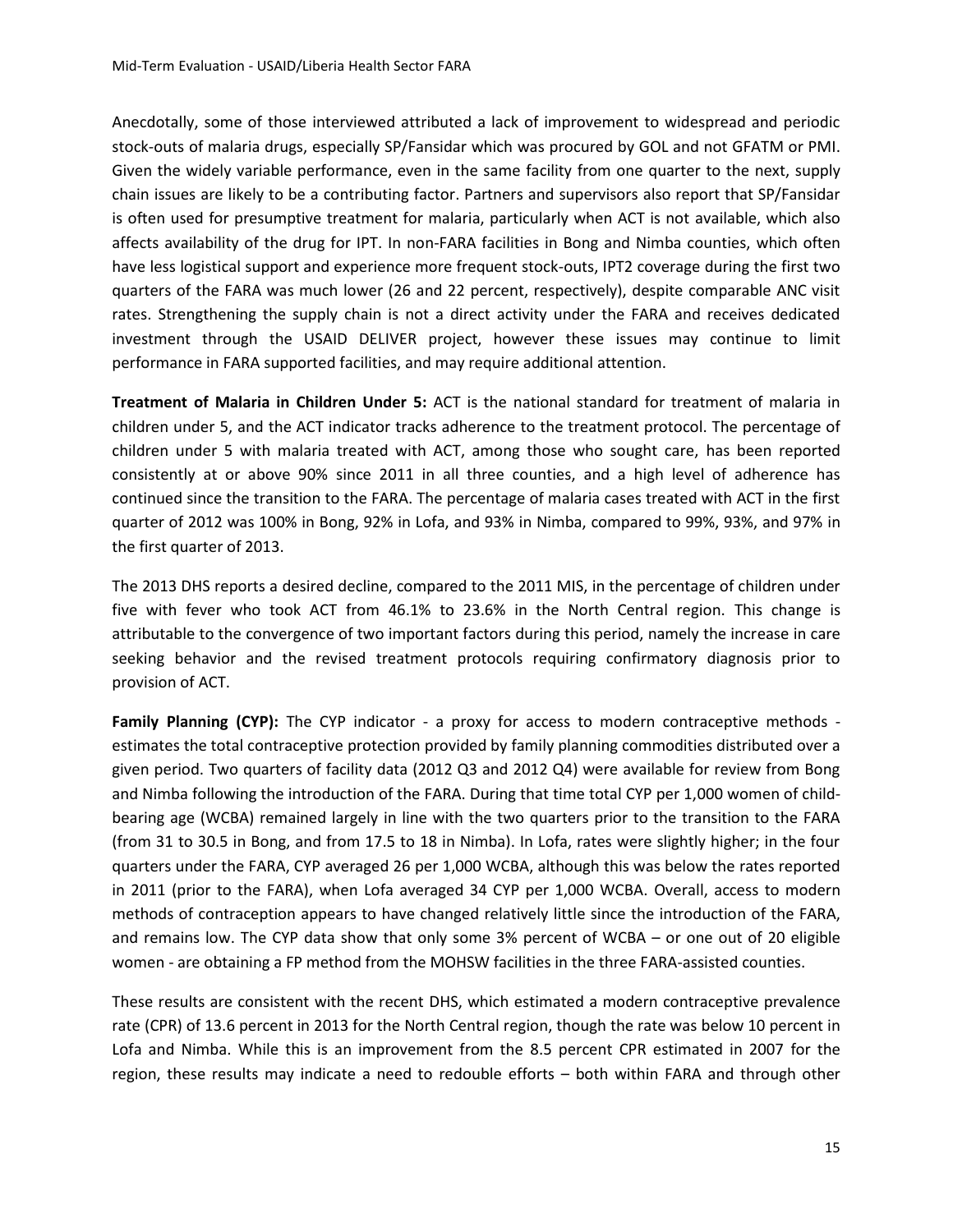mechanisms - in demand creation and supply and distribution networks, alongside other FP donors, such as UNFPA.

## **Conclusions about Service Delivery Performance**

Performance data from the three counties on maternal and child health, malaria and family planning indicators generally show some improvement from the onset of FARA to 2013. Although it is premature to draw definitive conclusions about trends, available data suggests that for ANC visits, IPT2 coverage, CYP and SBA – performance since the onset of the FARA has slightly increased or at least maintained previous trends. The evidence suggests that in general, the reach of service delivery (as defined by these six indicators) in the three FARA counties did not recede in the first year of FARA implementation. Nonetheless, the evaluation has noted the following critical challenges that may limit service delivery performance and require greater support:

**Logistics and Transportation:** CHSWTs, NGOs and MOHSW/Central officials were quick to mention the challenges of logistics and transport to perform outreach and supervision with the aging and small fleet of vehicles available on the one hand, and the poor, rainy season impassable roads on the other. A quick review of transport available to CHSWTs suggest that most – including the three FARA counties, have only one 4WD vehicle (purchased under RBHS four years ago) and one ambulance available to support their efforts to serve communities which may be as far as 8 or more hours away. Expanding logistical support will be necessary to reach targets for more integrated supportive supervision (one of FARA's innovations), along with financial encouragements to outreach staff to walk long distances to serve distant and remote communities. USAID should engage with the MOHSW to further increase logistics and transport capacity at the county level.

**Supply Chain Management:** Privately, health donors and some MOHSW officials admit that "drug leakage" is a problem, particularly with regard to malaria drugs, and technical challenges with procurement, supply, warehousing, and rational use of drugs are frequently reported. Dedicated supply chain strengthening is outside of the scope of the FARA, and primarily supported through complementary investments via the USAID DELIVER project. In addition, FARA does not purchase or distribute drugs; procurement of pharmaceuticals has been provided by RBHS. Nonetheless, supply chain issues have a profound impact on implementation of the EPHS under the FARA, and remedial action may be required. In May 2013 USAID and Global Fund placed a moratorium on all distribution of anti-malarials and reproductive health commodities, and took corrective actions to better monitor usage and quantify consumption. A provisional approach to quantification and ordering was introduced while a longer-term strategy is developed to reform and improve performance of the National Drug Service and the MOHSW in procurement and distribution of vital medicines and malaria products. This topic is addressed separately in the recommendations section.

# **B. Capacity Building and Health Systems Strengthening**

The second key hypothesis to be addressed by this evaluation is whether or not the FARA facilitates a "learn by doing" approach to strengthen GOL capacity and health systems. Key questions reviewed by the Evaluation Team included: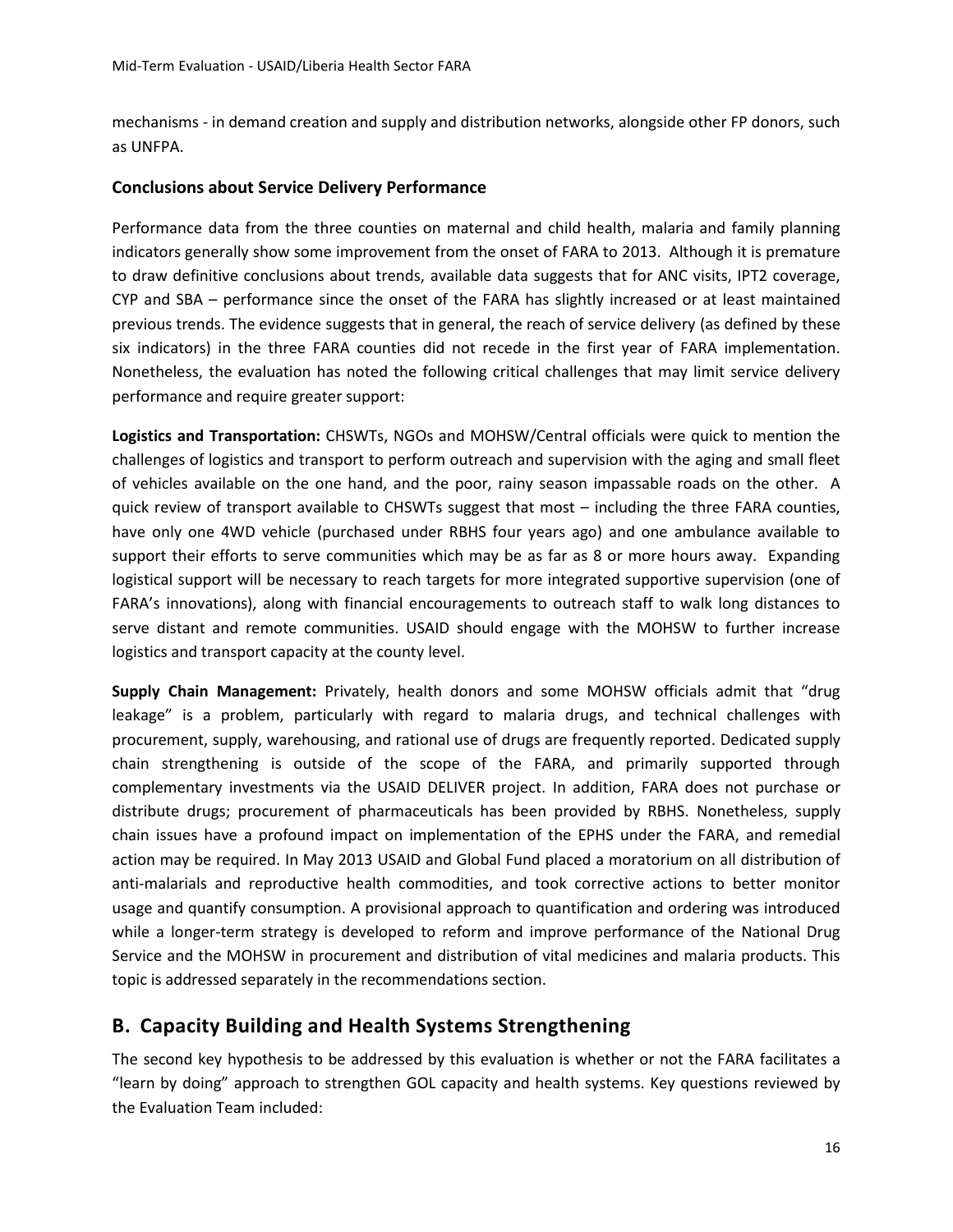- 1) Has the FARA built the capacity of the MOHSW and CHSWTs and health facilities in FARA counties?
- 2) Were the underlying health systems in the health sector strengthened as a result of the FARA?

The FARA, along with the RBHS<sup>10</sup> and DELIVER<sup>11</sup> projects, represent the principal means by which USAID is building the capacity of the MOHSW and strengthening health sector systems. The FARA promotes 'learn by doing' approaches, which emphasize successfully achieving quarterly deliverables rather than explicit 'capacity building' or 'system strengthening' activities. A key assumption is that by supporting the MOHSW to "do" the work, USAID and its implementing partners are strengthening the MOHSW and the underlying systems within the health sector.

A Capacity Building Plan was developed by RBHS with the MOHSW during the first year of the FARA. The plan outlines specific objectives and performance targets that address the gaps identified in baseline capacity assessments conducted by RBHS prior to the start of the FARA, specifically related to the MOHSW's capacity to perform specific functions deemed critical for extending the coverage of the EPHS. While it is too early to assess progress, development of the Capacity Building Plan was cited by stakeholders as a major step towards defining and better articulating capacity needs and activities. Progress in implementing the plan, and performance of the MOHSW related to each of the gaps identified at baseline should be reviewed at the end of the current FARA agreement in 2015.

While a review of performance relative to the Capacity Building Plan was not possible at this time, the mid-term evaluation did examine whether MOHSW and CHSWT capacity to oversee and manage service delivery has improved, based on feedback and opinions of stakeholders.

## **Oversight of Service Delivery**

 $\overline{a}$ 

#### **Integrated Supportive Supervision of Service Delivery by the MOHSW**

The capacity of the MOHSW to conduct supportive supervision of service delivery was identified as a critical function to monitor and improve coverage of the EPHS and implementation of the FARA in supported counties. Supportive supervision, which is supported through multiple mechanisms within the Ministry, has been revised and prioritized, and represents a major achievement of the FARA to improve coordination between programs and donors while strengthening technical supervision of services. Prior to the FARA, supervision in most counties was carried out with narrowly defined funding and focus specific to individual donors and vertical programs; integrated supervision required a major shift in approach, as well as sufficient funding.

Taking advantage of the flexibility afforded by the FARA which focuses on the output/deliverables instead of dictating specific processes, the Chief Medical Officer was able to champion the introduction

<sup>&</sup>lt;sup>10</sup> A review of the capacity building activities of RBHS and NGOs at the county level was outside the scope of this evaluation, but complement FARA objectives and support for service delivery; progress in these areas (particularly related to BCC and communication strategies) may be important to consider at the end of the FARA.

<sup>&</sup>lt;sup>11</sup> The FARA is complemented by the USAID/Liberia investment in the DELIVER project, to purchase medical supplies and for capacity building specific to supply chain management. The evaluation did not examine DELIVER performance, except as an externality affecting service delivery under FARA.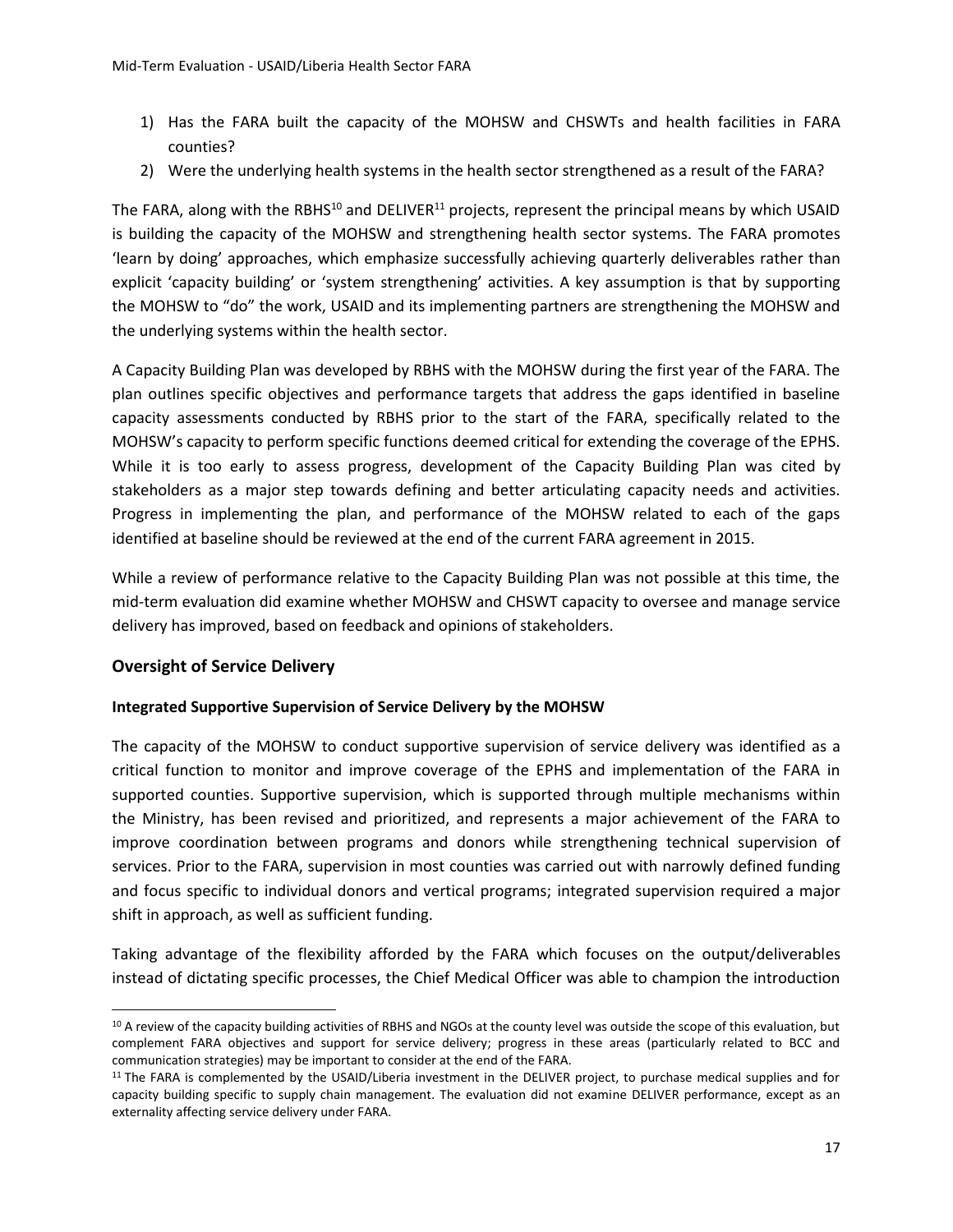of a joint integrated supervision system. Through extensive discussion, FARA, the Pool Fund, and Global Fund agreed to support joint supervision that met the requirements of each respective donor while simplifying the working requirements for CHSWT and central MOHSW supervisors (at least in the three FARA-supported counties). This approach consists of a team of monitors from the central MOHSW, selecting and visiting a sample of facilities and catchment communities within each of the supported FARA counties, and employs mixed methods (checklists, interviews, observation, and document review) to assess performance against PBCs and the NHPP.

The CHSWT and MOHSW program managers generally expressed positive view on the new 'integrated supportive supervision', while acknowledging that logistical challenges remain. To ensure coverage of a sufficient number of facilities, supervisory teams are often expected to travel continuously for two weeks or longer, and finding time in the schedules of qualified supervisors is difficult. The pool of qualified supervisors, who have been cross-trained to supervise multiple technical areas as required for integrated supervision, is still limited but gradually increasing through FARA-supported trainings.

#### **Routine Supervision of Facilities and Health Volunteers by CHSWTs and NGOs**

In addition to the introduction of integrated supportive supervision, the evaluation also reviewed performance towards routine supervision targets, designed to improve the capacity of health workers as well as perform quality assurance. Clinical supervision at the county level (conducted by the CHSWT and supporting NGOs) fluctuated from quarter to quarter; the percentage of facilities receiving three supervision visits during the quarter (the standard target for clinical supervision) ranged from around 50% to 70% during the review period. Informants note that seasonal fluctuations, including the number of non-working holidays in December and January, impact the number of facilities supervised. County Health Teams also consistently reported a need for more vehicles and logistics support for field visits, which they identified as a key constraint hindering more frequent supervisory visits. Transport and vehicle shortages were reported as a constraint for multiple program outputs, and may require further assessment by USAID to identify workable solutions with GOL and other donor partners.

Community health services also play a significant role in access to key health interventions in rural areas, and the FARA supports management and supervision of the general Community Health Volunteers (gCHVs) who provide these services in their communities. Supervision of gCHVs is primarily a responsibility of the host health facility – and does not generally include CHSWT or MOHSW members. At the start of the FARA, facilities generally met the target of 1 supervision of each gCHV per quarter (99% in April-June 2012), and supervision has continued to cover the vast majority - around 90% - of gCHVs each quarter. While only a modest indicator of how effectively the MOHSW is supervising gCHVs, the results demonstrate that it is within their capacity to offer regular supervision at least once a quarter.

Nonetheless, this is a low standard and may be insufficient to have much effect. Informants indicated that gCHVs have a high rate of attrition post training. More frequent supervision and other approaches to motivate gCHVs may be needed to improve the return on significant investments in training and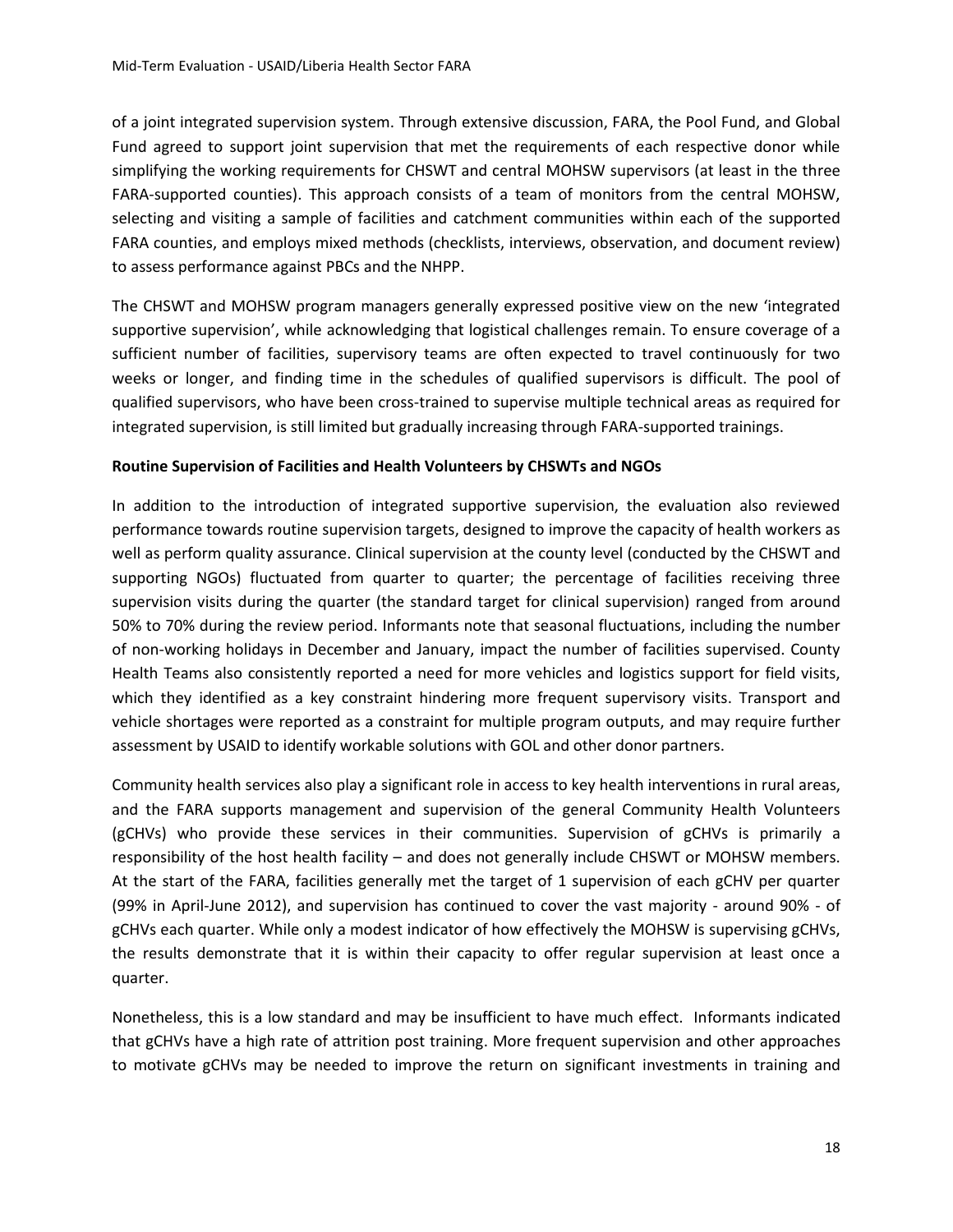orientation. The actual level of performance should be re-examined after a more thorough review and discussions with the MOHSW, especially county and facility level managers.

#### **Facility Accreditation**

As to quality and structural issues in health services, the MOHSW's annual Health Facility Accreditation Report provides the best information available on the conformity with standards for services, equipment and processes (proxies for quality) at public facilities and also covers a fair measure of private health facilities as well.

In May 2013, the MOHSW conducted its second EPHS accreditation assessment. The introduction of the EPHS in 2011 marked a significant shift from the input-driven accreditation of the BPHS to a more quality-focused survey of implementation of the EPHS. This transition evolved from several years of experience implementing an accreditation survey, and the advocacy and support of RBHS to pilot and integrate measure for quality of services. The revised approach (and the need to place a greater emphasis on quality) is reflected in the assessment scores of both 2012 and 2013, where almost every facility received much higher scores on health systems compared to health services; the national averages were 38 percent for health services compared to 73 percent for health systems. In its 2013 Accreditation Report, the MOHSW acknowledged the need to continue to emphasize the provision of quality care, and adopted the 2013 results as a baseline for measuring future performance.

Due to changes made to the assessment tools, it was not possible for this evaluation to directly assess performance based on changes between the two years' scores. However, in 2013 the MOHSW established a new target of a 60 percent score in both health services and health systems for facilities to be considered as fully implementing the EPHS. Only Nimba County met the target overall, with a total overall score of 63 percent, though none of the three counties scored above 60 percent for health service indicators. The 2014 accreditation should provide an opportunity to better evaluate FARA facilities' improvements against the MOHSW standards set by the EPHS.

| Table. MOHSW Facility Accreditation Scores, by County, 2012 vs. 2013 |      |      |  |
|----------------------------------------------------------------------|------|------|--|
|                                                                      | 2012 | 2013 |  |
| <b>Bong County</b>                                                   |      |      |  |
| System Indicators                                                    | 87%  | 70%  |  |
| Service Indicators                                                   | 42%  | 43%  |  |
| Total score                                                          | 64%  | 57%  |  |
| Lofa County                                                          |      |      |  |
| System Indicators                                                    | 81%  | 74%  |  |
| Service Indicators                                                   | 39%  | 42%  |  |
| Total score                                                          | 60%  | 58%  |  |
| Nimba County                                                         |      |      |  |
| System Indicators                                                    | 84%  | 79%  |  |
| Service Indicators                                                   | 51%  | 49%  |  |
| Total score                                                          | 65%  | 63%  |  |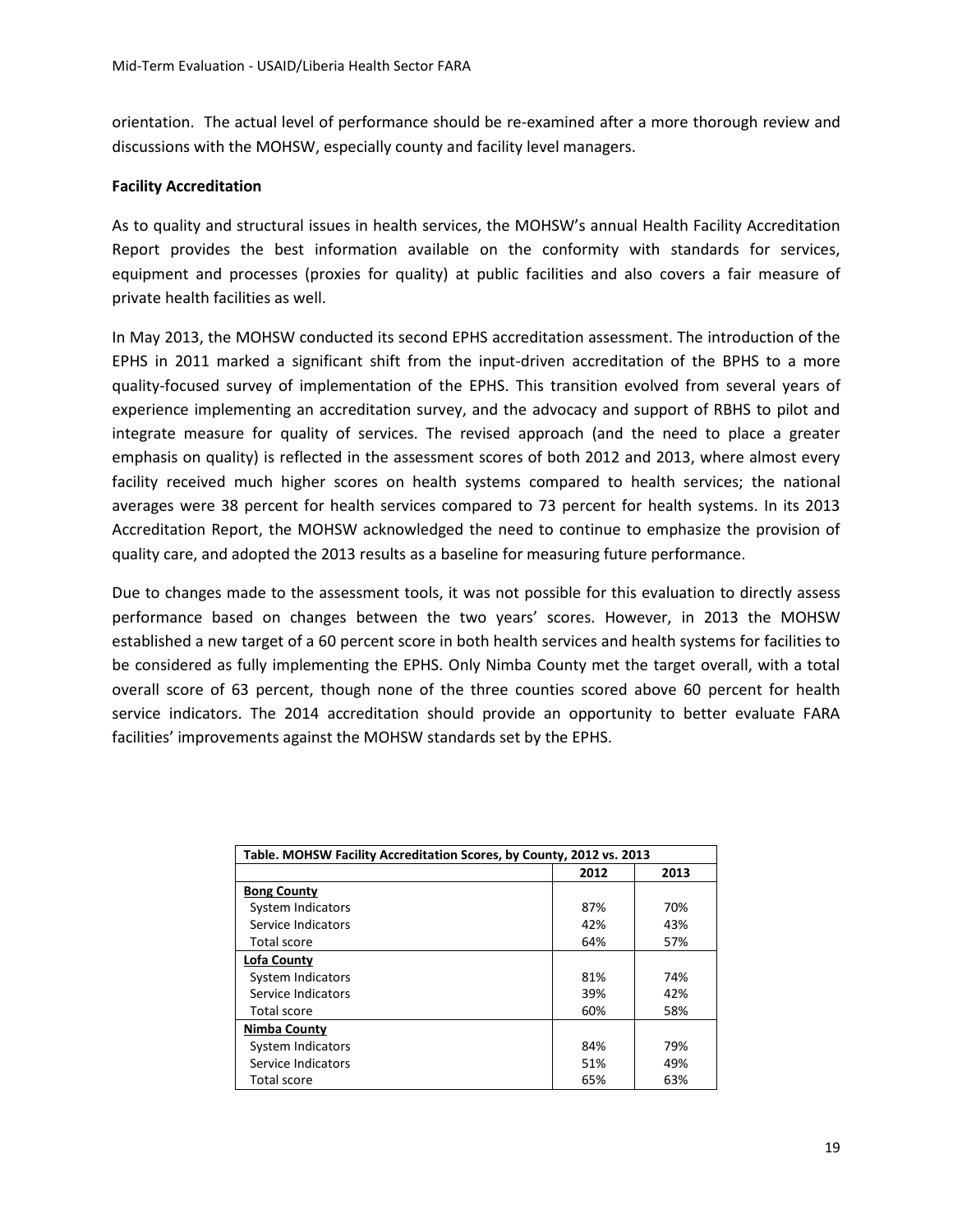#### **Technical Management Support**

Technical support for management functions and service delivery simultaneously build the capacity of the MOHSW through mentorship while ensuring the ability of the MOHSW to perform essential functions to implement the FARA. Technical assistance for both health service delivery and health systems are provided through RBHS through a team of advisors within and external to the MOHSW, focused on specific technical aspects of implementation of the NHPP and EPHS. In addition to the support from RBHS, the FARA currently provides annually a \$500,000 budget to contract high and midlevel advisors within the MOHSW to manage and assist with implementation of the FARA and related health systems. Specifically RBHS support focuses on training of clinical and management employees of the MOHSW, and takes a specific role in systems development – including a major emphasis on the county health teams and health facility staff. The FARA advisors on the other hand, are teaching by example and application of management tools to the everyday operation of the central Ministry. Sustained support for these mutually reinforcing approaches should yield transformational improvements within the healthcare system in the long run.

At present, FARA supports 17 high-skilled positions embedded within the MOHSW, including the FARA Project manager, PBF manager, financial manager, and M&E advisor. The majority of the FARA-funded positions work to strengthen systems in use throughout the Ministry and not just in "FARA counties." This flexibility was deliberately built into the FARA to ensure it did not specify or limit the positions supported by the FARA, and allow the MOHSW to identify and address systems in need of additional support. Stakeholders at the MOHSW stressed that these FARA positions are very important to the Ministry. Both USAID and the MOHSW identified the technical advisors within the MOHSW and at RBHS as a significant investment and critical component in the operation of the FARA. USAID design and preaward documentation on FARA tends to highlight the risk-management benefits of placing high-level staff working in the MOHSW whereas reports from RBHS and the FARA emphasize service delivery and capacity building activities. When asked how the capacity is being built, several respondents cited the "modeling effect" of skilled and dedicated officers in the MOHSW, which is instructive to the workforce. This may prove particularly true given the fact that 47% of the Ministry's workforce is less than 40 years old and 53% have less than five years of experience.

#### **Program Management**

#### **Adoption of an Integrated Program Design**

There is widespread agreement that integrated approaches adopted by FARA have stretched the MOHSW capacity to better coordinate activities, communicate more effectively, and implement across programs. The weekly FARA management meetings and the monthly partner meetings have succeeded in bringing at least some of the "vertical" programs to the table and involved them in FARA program activities. A major challenge to meeting FARA requirements was the large degree of operational independence and administrative separation of programs receiving donor funds from a variety of sources, including Global Fund, GAVI, the Pool Fund, and other USAID programs. This challenge was largely overcome due to the insistence of the Minister of Health and Chief Medical Officer on broad and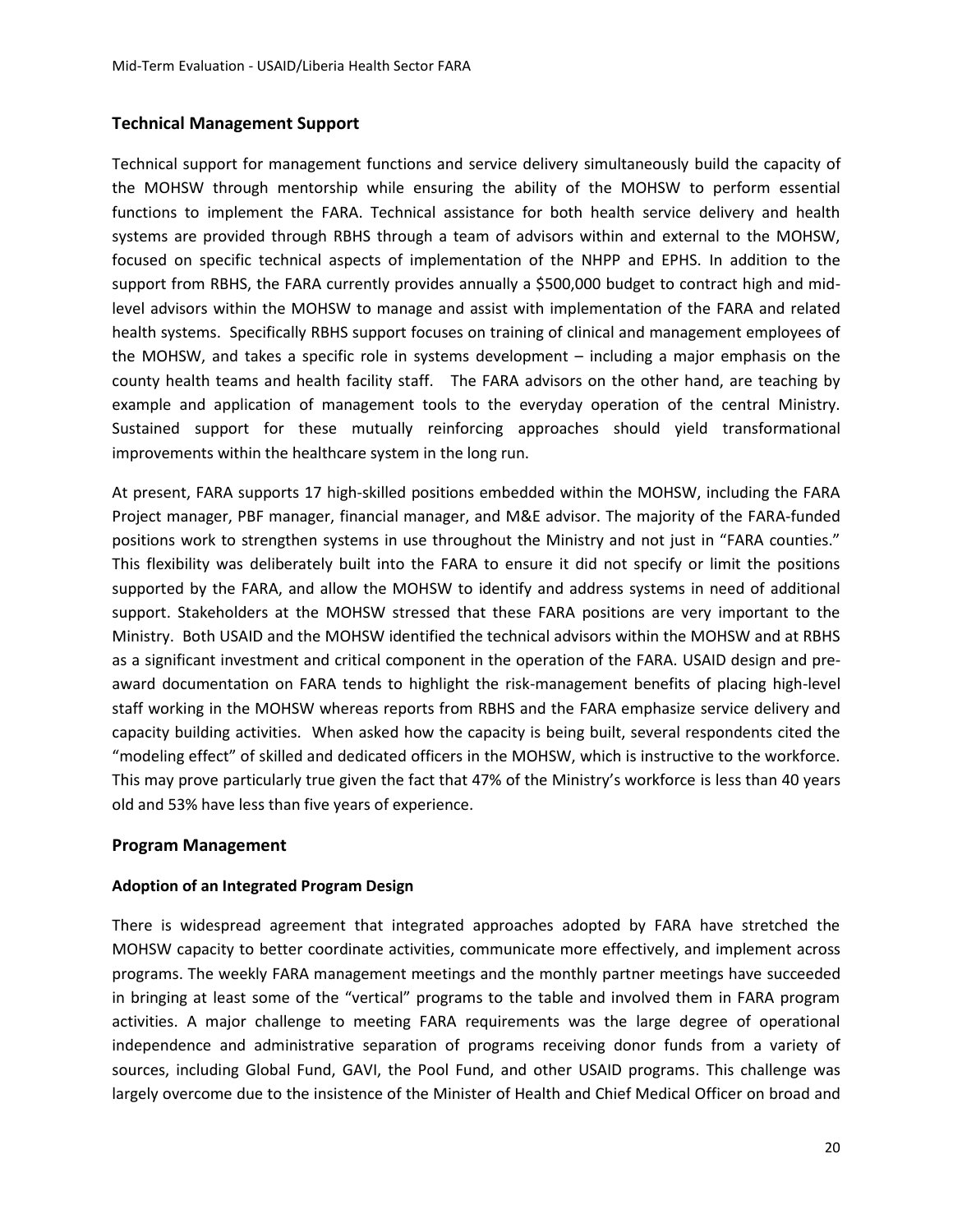active involvement of these program heads in FARA meetings and management. A number of respondents, including the Minister of Health, noted that the MOHSW struggled to meet all of the first quarter deliverables under FARA and did not receive the full reimbursement amount. This served as a wakeup call for MOHSW managers, and since then the MOHSW used the weekly FARA and monthly partner meetings to closely track the status of deliverables and identify issues requiring Ministry or sector leadership policy or program decisions.

In addition, and with a few exceptions, FARA's operative management and administrative structures are working in an integrated manner to more effectively plan, fund, and manage MOHSW priority health activities in the three counties, which have previously only received direction and support from vertical programs with little coordination. A few key observations related to the adoption of more integrated activities to meet FARA program deliverables are noted below:

- The HMIS has undergone further integration and standardization to facilitate reporting of FARA results. It had previously been a challenge to integrate M&E from vertical programs, where supervision and indicators were specific to a single project or donor. The technical support of RBHS and other donor programs has been instrumental in providing the MOHSW with the means to meet FARA's integrated reporting requirements, through negotiation with donors and programs to consolidate and review required indicators and produce new tools, guidelines, and training. Integrated HMIS reports lighten the burden of front-line workers and provide decision makers with more simplified reporting on activities of various programs. More integrated reporting literally ensures that MOHSW decision makers are 'on the same page', where all programs review the same monthly report, and opportunities for linkages as well as shared constraints are more visible.
- FARA relies on GOL and MOHSW's own systems of accounting and financial management, rather than USAID project-specific accounting. This was cited by many as an area where FARA promoted integration while strengthening the GOLs own systems in a more direct and costeffective way. Strengthened financial systems mitigate the risks of financial mismanagement of GOL resources for the FARA, and in the future should incorporate other sources of funding, allowing more efficient allocation of costs and identification of gaps.
- Program integration and coordination also occurs through the MOHSW administration and oversight of the PBF contracts with NGOs. In addition to integrated program management (described above), administration of the PBF contracts required strengthening of the MOHSW procurement mechanisms, which now apply to all MOHSW contracts and procurement. Secondly, support to the PBF unit through FARA has led to continual improvements in the ability of the MOHSW to implement and monitor PBF, which is premised upon targeted, timely, and transparent processes to effectively incentivize performance. The recently updated PBF operations manual is an example of continued progress to better utilize incentives for emerging program priorities. PBF approaches piloted through RBHS and supported through the FARA have been extended to multiple counties, with promising results and positive feedback.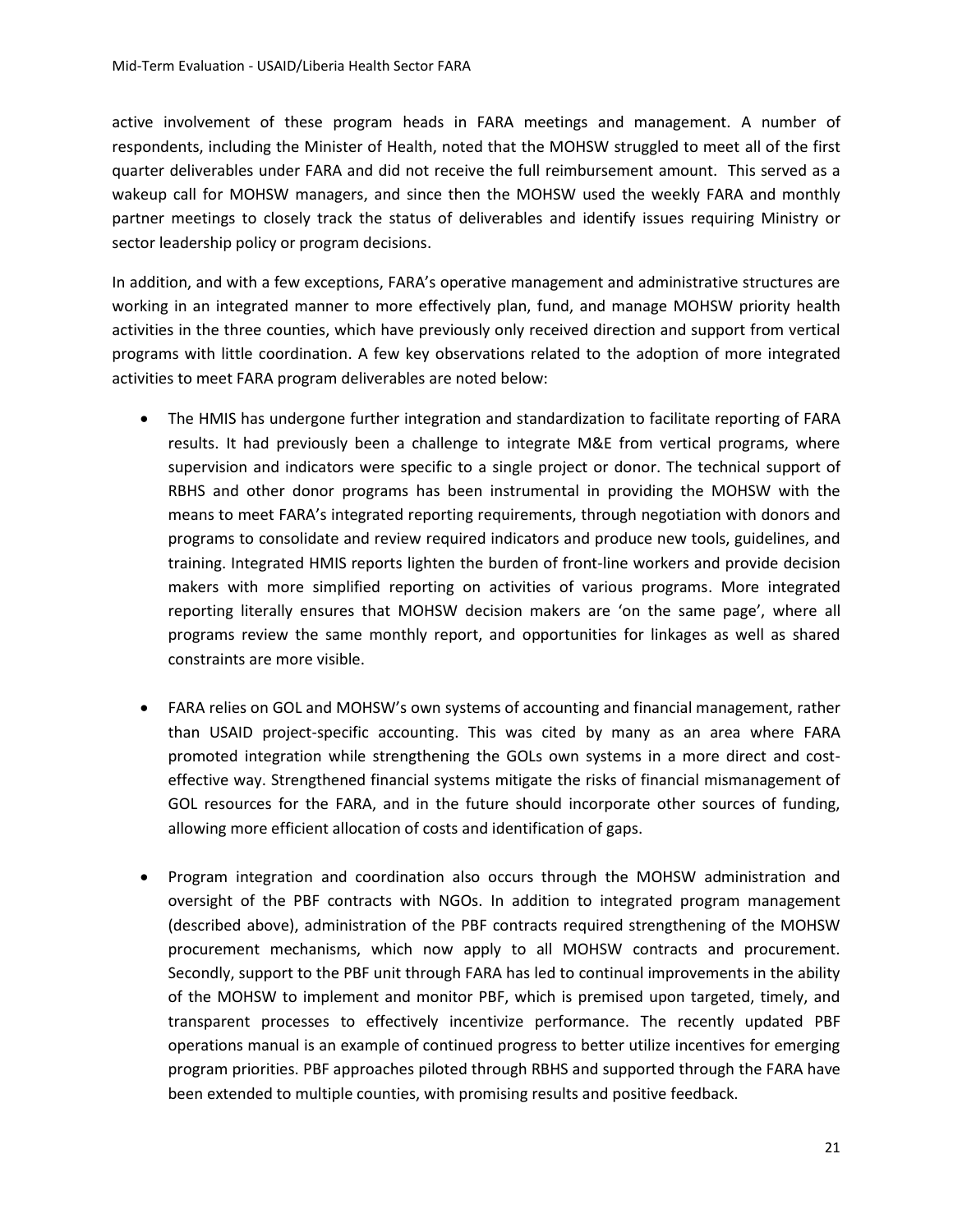#### **Management Mechanisms**

Routine mechanisms to manage the implementation of the FARA were established as deliverables for payment, and were also seen as part of capacity building efforts for "learning by doing". Meetings and required reports are explicitly outlined to ensure managers are informed of progress and coordinate activities, and place responsibility for implementation squarely within the MOHSW. Once a month the FARA partners, including MOHSW (central and county), RBHS, FARA advisors (embedded within the MOHSW), contracted NGOs, and USAID managers meet to review progress and discuss issues related to implementation. The monthly partners' meetings provide an opportunity to review performance against indicators and targets, and share findings of ongoing monitoring of project implementation. Holding face-to-face discussions on a monthly basis was cited by the majority of stakeholders as critical for the strong performance of the FARA to date. The meetings reflect a "best practice" as they review actual versus expected performance on 17 PBF indicators and findings from supervisory visits, and often lead to recommendations on how to address problems and overcome difficulties. Technical discussions and exchanges of views and ideas are routine at these monthly meetings.

In addition, weekly meetings between USAID and MOHSW that were begun during the final FARA negotiations have continued, though the nature of discussions and participants have changed over time. The FARA Project manager embedded at the MOHSW leads the meeting attended by EPHS program leads, deputy ministers and the CMO, and external partners such as RBHS and USAID, among others. Interestingly, several other donors (not participating in PBF) complained that the FARA meetings were exclusive, took up too much of the senior management time, and made FARA just another vertical program. Senior MOHSW and mid-level managers, however, insisted that the weekly meetings were important, productive and essential. They credited the weekly meetings with immediate benefit to execution of FARA actions – which include extensive pre-contract and contract administration, development of policies, tools and guidelines, and promotion of inter-department communication and collaboration which was far from the norm. In all, the weekly meetings seem to be one effective way of tracking results, achieving coordination, sharing information and as one respondent put it, "helping to create a culture of performance in the MOHSW."

The MOHSW management structure has changed very little since the start of the program, and the MOHSW and FARA did not indicate that consensus was yet settled on any future changes such as the creation of an integrated PMU to oversee all donor-funded programs such as GFATM, GAVI, Pool Fund, and FARA. The MOHSW managers appear to believe that current arrangements for managing FARA have been discussed but the changes are not yet clear and unlikely to change in the very near future.

#### **Conclusions about Capacity Building and Health System Strengthening**

**FARA management:** The MOHSW has introduced and promoted new integrated management strategies to meet FARA project requirements for reporting program and tracking financial data. Strong leadership at the MOHSW has also contributed to improved coordination and involvement of largely vertical programs, an anticipated challenge to successful implementation of the FARA. In addition, the increased frequency of coordination meetings and the focus on reviewing program results (expected verses actual)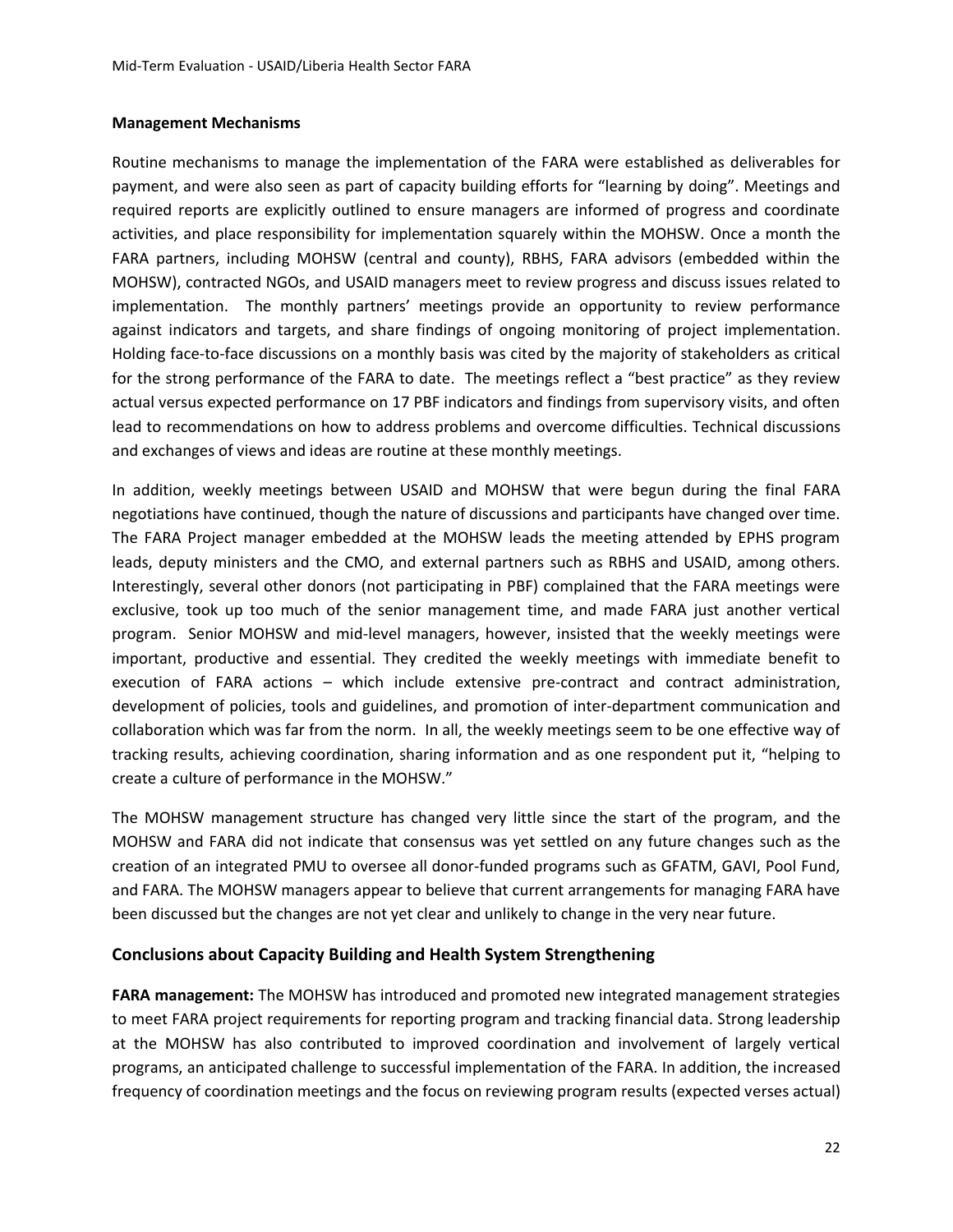have reportedly strengthened accountability and communication between the many different stakeholders implementing the FARA. More specific and measurable capacity building plans were recently introduced, and performance should be reviewed more fully at the end of the current FARA agreement in 2015.

**FARA technical advisors:** FARA advisors embedded in the MOHSW represent a small share of the program's operational cost, but contribute a great deal to USAID development objectives – including both capacity building of the MOHSW and systems development (e.g., PBF contract mechanisms, M&E, etc.) but also with risk management of G2G assistance. One positive externality to the FARA skilled advisors – and for many of the RBHS advisors (COP, DCOP, Senior Training Advisor, M&E Director, PBF Advisor) is that their work is not limited to capacity or systems building in the three "FARA counties," but rather, extends on national systems with recognized contributions in all 15 counties.

**Supportive supervision**: From the central level, supervisory visits at the start of the FARA were conducted by vertical programs, and the introduction of integrated supervision has been well received by most of those interviewed. However, logistical challenges persist, and the quality of supervision is not well known. At the county level, CHSWT members reiterated logistical challenges with vehicles and seasonal fluctuations illustrated the relatively small number of staff available for supervision. At the facility level, while PBF targets are largely being met for supervising gCHVs, the target of supervision once per quarter is unlikely to be effective, and jeopardizes the substantial investment in training for community-based activities.

## **C. Financial Management & Cost Savings**

The third and final key hypothesis to be addressed by this evaluation is whether or not the FARA would generate cost savings. Within the SOW, several key questions were asked:

- 1) What were the service delivery and technical assistance costs associated with the program before and after the introduction of the FARA?
- 2) What are the approaches and critical next steps that the mission should take with the MOHSW to determine if the FARA is producing good value for money?

The mid-term evaluation was unable to address these questions directly though it does provide some insights into potential cost efficiencies. Related to these issues, the evaluation discusses aspects of the financial management of the FARA, particularly with regards to pre-financing by the MOHSW and its impact on program activities, and provides input on financial sustainability.

## **Costs and Cost Efficiency**

**Costing the services provided**. USAID, using data from RBHS and MOHSW, carried out a detailed cost study prior to the introduction of the FARA. This provided a certain degree of confidence that cost estimates for supervision, PBCs to NGOs for service delivery, and other benchmark activities were realistic. To date, the payment amounts received for reimbursement have been generally accepted. However, when interviewed, a number of informants asked as to whether the cost uses didn't allow for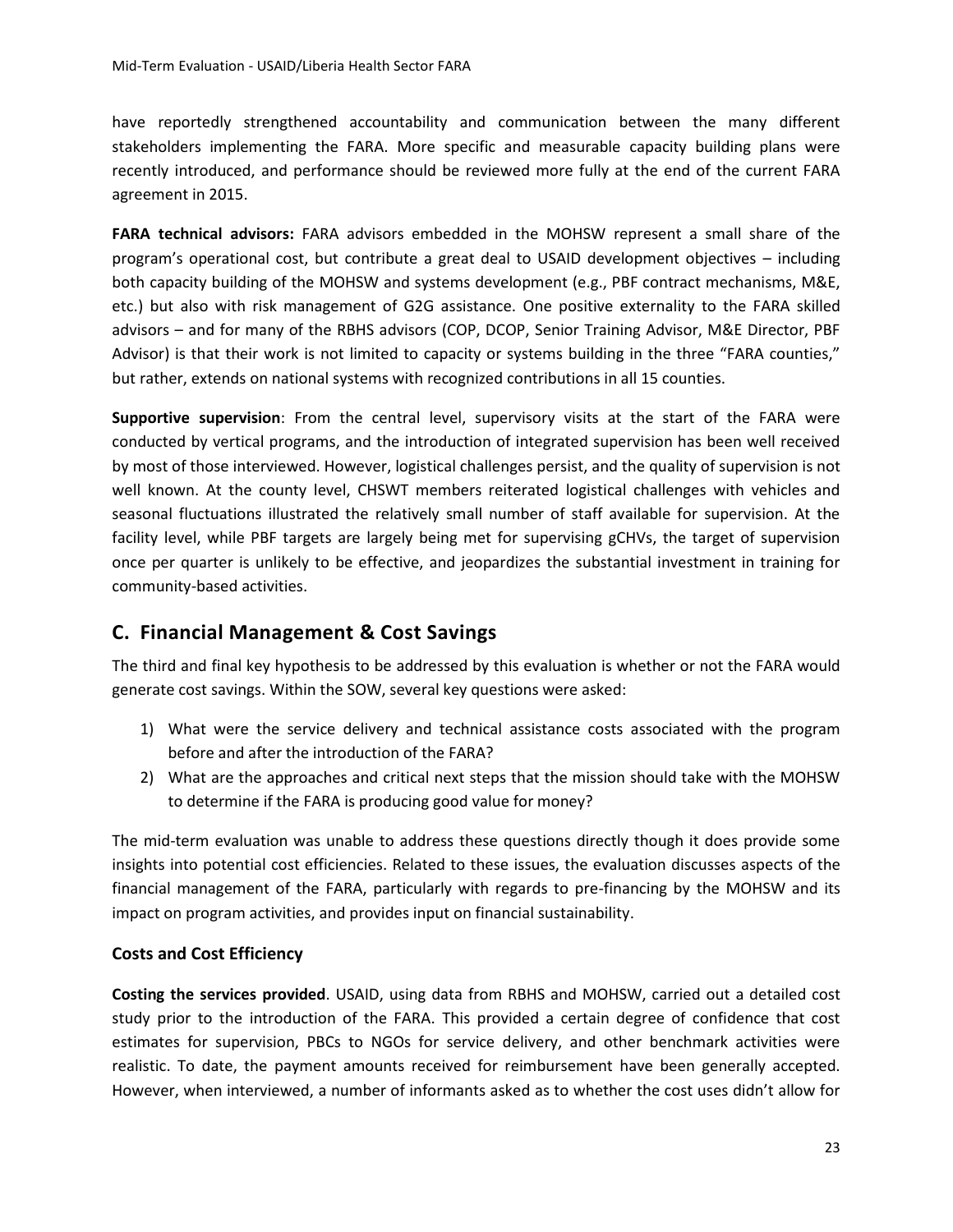some type of institutional savings. Others, including a few donors, noted their financial inputs were also contributing to producing the FARA outputs, but were not included in the cost calculations and reimbursement. Other than raising questions about the actual costs of implementation, it appears that the payments received from USAID reimbursing the GOL are not controversial and are generally accepted as fair.

**FARA management costs.** In addition to the usual indirect (and non-quantified) cost of USAID (associated with all USAID activities), MOHSW and MOF officials are also expending time and effort on the implementation and oversight of FARA. Direct and dedicated management responsibilities are attributable to the embedded FARA advisors. Our inquiry into the long-term plan for these advisors reveals that senior MOHSW officials expressed a desire to put FARA and other donor-supported advisors on the ministry payroll and "normalize" their positions, but also admitted it is currently not feasible. This is due to budget limitations of the GOL and the limited budget for health, and also to the widely appreciated fact that existing GOL pay scales are not competitive with prevailing alternative employment, including private sector, NGOs and international levels of remuneration. To put the USAID investment in the Ministry's HR in perspective, the FARA managers represent about 4.5% of FY12/13 total funds in the FARA. Moreover, both USAID and MOHSW officials cited the need for high-skill level positions to continue above GOL pay grades, and expressed the opinion that for some time to come, they would be necessary for FARA to function effectively and to succeed in capacity building of the MOHSW.

**Cost efficiencies.** An in-depth analysis of cost efficiencies was outside the scope of this evaluation, but according to informed observers, the potential savings and cost efficiencies are likely from the following: a) use of GOL accounting and financial reporting procedures (and local staff) rather than external (USAID or USAID contractor) systems run by expatriate accountants and managers, b) integrated supervision saving fuel and vehicle costs, and c) fixed cost on provision of services and management, encouraging lower cost means of providing the necessary – and not incentives to run up the costs. These sound plausible and may indeed be in effect. This evaluation is unfortunately unable to confirm these with any hard evidence.

## **Financial Management & Experience with Pre-Financing**

An assessment and review of USAID's experience developing the FARA and the implications of the financing arrangement on Liberia's country systems were performed prior to this evaluation. The assessment identified several key benefits of the FARA, as well as conditions and operational strategies to manage the programmatic risk inherent in pre-financing a program with known capacity gaps for implementation. Building on that assessment, this evaluation reviewed the experience with the financial aspects of the FARA to date.

**For USAID, pre-financing from the GOL continues to be advantageous.** This was confirmed in the recent PFMRAF assessment of the MOHSW. While the MOHSW received better marks in the public financial management assessment than other ministries in Liberia—in great part due to the efforts by other donors to strengthen the MOHSW procurement and financial management systems through contracted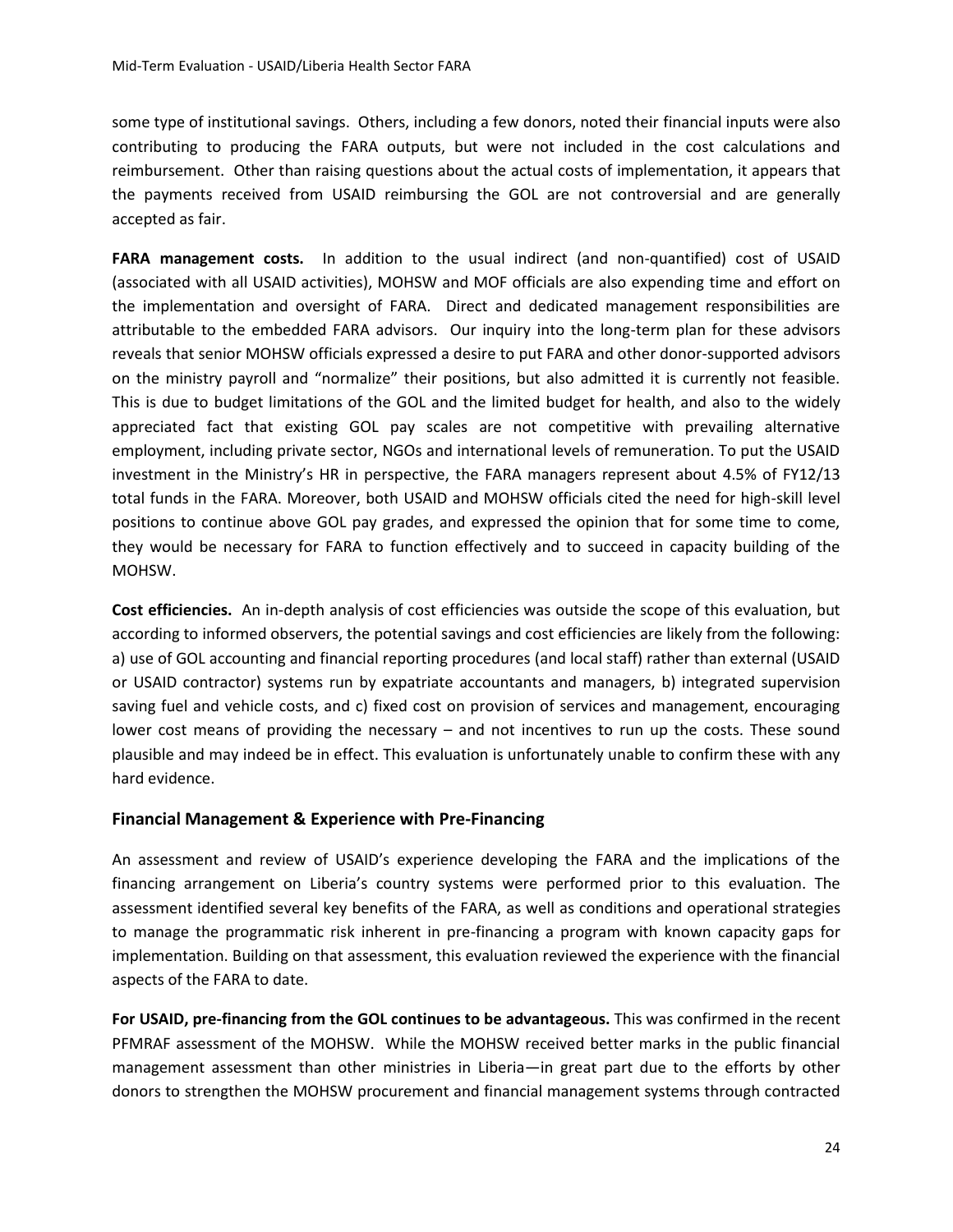efforts with PWC, Ernst and Young, and the Pool Fund Manager—several critical issues were identified. The reimbursement aspect of the FARA design allowed USAID to shift fiduciary risk to the GOL, thus making use of country systems to implement the program possible. Not only is the use of host country systems for channeling donor assistance the expressed preference by the GOL, it also creates several opportunities to improve aid effectiveness.

**However, now underway, the GOL presents a different view.** For the MOF and the GOL macroperspective, pre-financing has some disadvantages. From the MOF's point of view, the FARA put a financial squeeze on the MOF (to meet all of its planned expenditures). MOF officials noted the difficulty of pre-financing millions of dollars for the health budget in a severely resource-constrained country when FARA reimbursements might be several months later. [The cash flow situation in the MOF is of course, magnified by the cash management basis on which the MOF operates. The MOF has very limited (and restricted) ability to take loans for its operations] $12$ . At the extreme, this could be perceived as a distortion in country ownership and Liberian priorities whereby USAID is asking the MOF to take resources from domestic budget priorities—namely, energy, ports and transportation--in order to finance a donor priority--health.

**Managing relations among the MOHSW, MOF and USAID.** A second issue raised by several respondents of the MOF is that they (MOF) do not receive adequate information on the results obtained from the GOL's overall investments in health (FARA plus the GOL regular budget financing of the MOHSW). Senior and knowledgeable MOHSW officials are quick to dismiss this criticism as inaccurate and unfair. The MOHSW published not only an annual report – and presents it at an annual 3-day conference to which all GOL ministries, donors and health providers are invited, but also makes available technical reports and assessments on its web-site. It is also fair to say that the MOHSW is by far doing the most of any GOL entity to publicize and regularly report on its activities.

Despite these challenges, there was a general acknowledgement that the interactions between the MOF and MOHSW may improve communication between the two line ministries for both FARA and non-FARA related budgetary issues. A USAID official involved with FARA summarized as follows:

*It is not clear to outsiders how day to day relationships have fared at various levels between the MOHSW and the MOF, but it is clear the FARA is forcing the MOHSW to deal with the larger GOL systems. The MOHSW has expressed strong interest in having an advance – liquidation process set up with USAID instead of MOF. This has not yet happened. The MOHSW does appear to have improved their ability to make sound fiscal justifications to the MOF, and the FARA has allowed them to get a better understanding of the costs associated with service delivery. In sum, FARA's existing arrangements have and should continue to improve the communication between the MOHSW and the MOF.* 

**Timeliness and Financing Impact on Program Activities.** With the exception of a delay of several months for the MOF to provide the MOHSW with an initial tranche of Year 2 funds for FARA activities,

 $\overline{a}$ 

 $12$  A MOHSW finance official cautioned that the HIPC (Highly Indebted Poor Country) agreement for Liberia had ended in 2010, but that similar limitations on GOL borrowing were still in effect.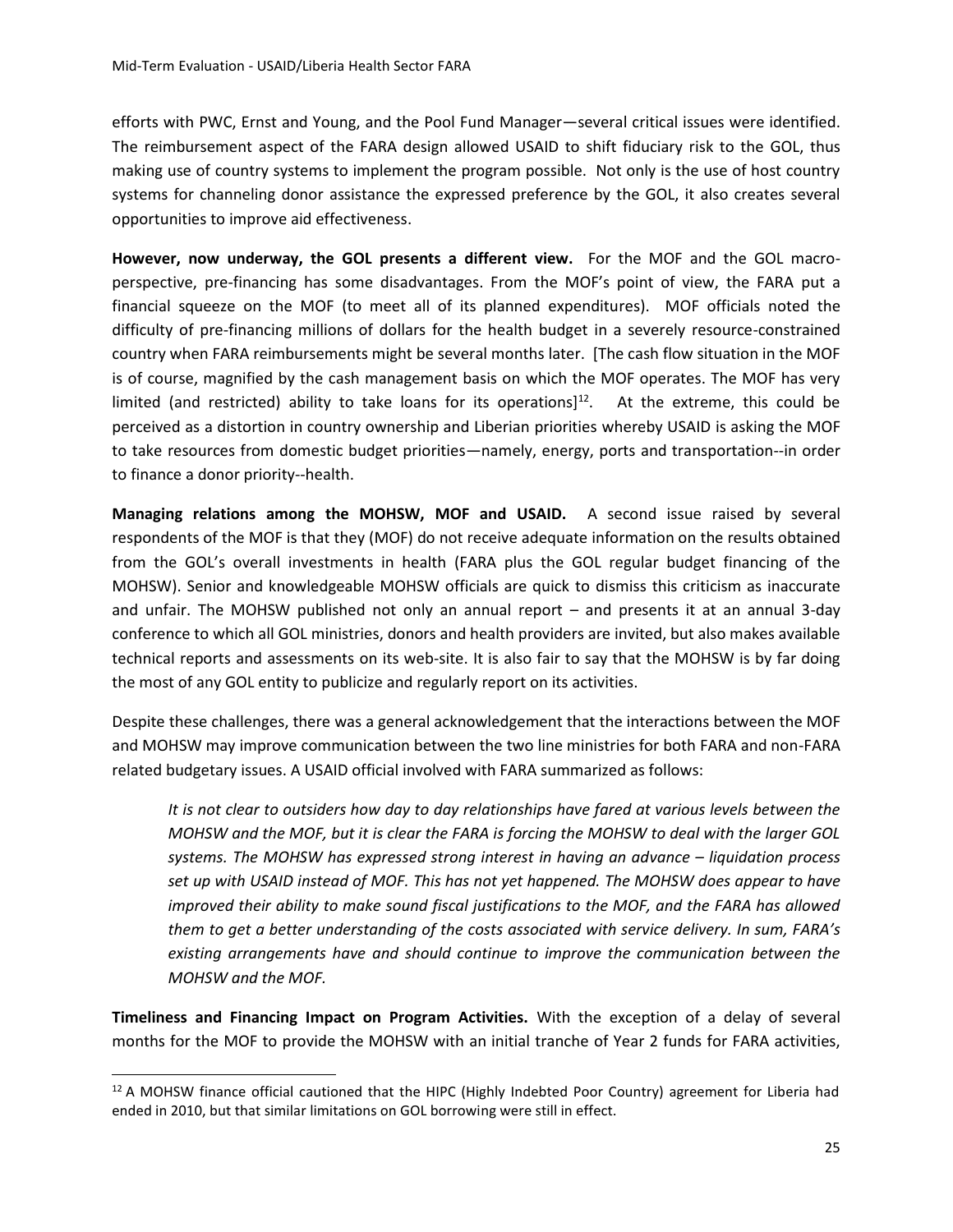the MOHSW has received payments from the MOF which are adequate to carry out its management and monitoring role, fund FARA – specific activities, including the PBF contracts and staff payments. The table below summarizes payments (disbursements and reimbursements) to date under FARA.

| FARA Disbursements from MOF to MOHSW and USAID to MOF, for Year 1 and Year 2 as of July 24, 2013 |           |            |            |  |  |  |
|--------------------------------------------------------------------------------------------------|-----------|------------|------------|--|--|--|
| Source: FARA Accounting Office, MOHSW (\$US Dollars)                                             |           |            |            |  |  |  |
|                                                                                                  | Year 1    | Year 2     | Total      |  |  |  |
| Receipt*                                                                                         | 4,499,000 | 14,000,000 | 18,499,000 |  |  |  |
| Payment**                                                                                        | 1,630,262 | 9,820,849  | 11,451,111 |  |  |  |
| Accrued                                                                                          |           | 1,941,681  | 1,941,681  |  |  |  |
| Balance***                                                                                       | 2,868,737 | 5,106,206  | 5,106,206  |  |  |  |
| * Receipts are MOHSW receipts from MOF                                                           |           |            |            |  |  |  |
| ** Payments are from USAID to the MOF                                                            |           |            |            |  |  |  |
| *** Balance is cash in the MOHSW account                                                         |           |            |            |  |  |  |

As shown in the table above, as of early July, the MOF reports they had pre-financed \$18.5 million for the FARA, and been reimbursed for \$11.5 million. A lag in reimbursement (between MOF pre-financing to the MOHSW, and receipt of USAID reimbursements to the MOF) is due to several factors. Upon receipt of funds from the MOF, MOHSW conducts the FARA activities (at least one quarter), then must gather and submit the deliverables (up to 60 days), and verify the deliverables (up to 15 days). Upon receipt and review of deliverable and the quarterly report, it can time for USAID to process the reimbursement (in principle up to 45 days)<sup>13</sup>. As the summary shows, the process can result in a sixmonth lag for the MOF to receive FARA reimbursement payments.

## **Conclusions about Financing and Cost Savings**

 $\overline{a}$ 

We recognize that this is an important issue with sharply differing perspectives, and the willingness of the GOL to accept the pre-financing arrangement is at the core of the current FARA. Based upon the evidence and reporting to date, while individual stakeholders, primarily within the MOF, expressed concerns, it seems that for now at least, the pre-financing arrangement is working.

We recommend that USAID and the MOHSW continue to confer regularly and review their experience with the FARA over the longer term, while continuing to work towards GOL support for pre-financing without threatening or politicizing funding in the GOL budget. When/if support is withdrawn, MOHSW and USAID may consider a discussion with other donors or lending institutions (e.g., World Bank). Continued and increasing GOL support to the health budget is necessary for Liberia to meet its current commitments to improved health of Liberians.

Secondly, while the evaluation was unable to assess whether the FARA generates cost savings, there was evidence that costs are in line with expectations, and cost-savings in some specific areas, such as use of MOHSW financial systems and fixed procurement costs, may indeed exist. Given the critical importance

 $13$  In fact, the OFM at USAID has endeavored to "quickly turn around FARA requests for reimbursement," and gave 15 days as the average time for USAID to process FARA reimbursement requests (to which must be added several days for check clearance as well).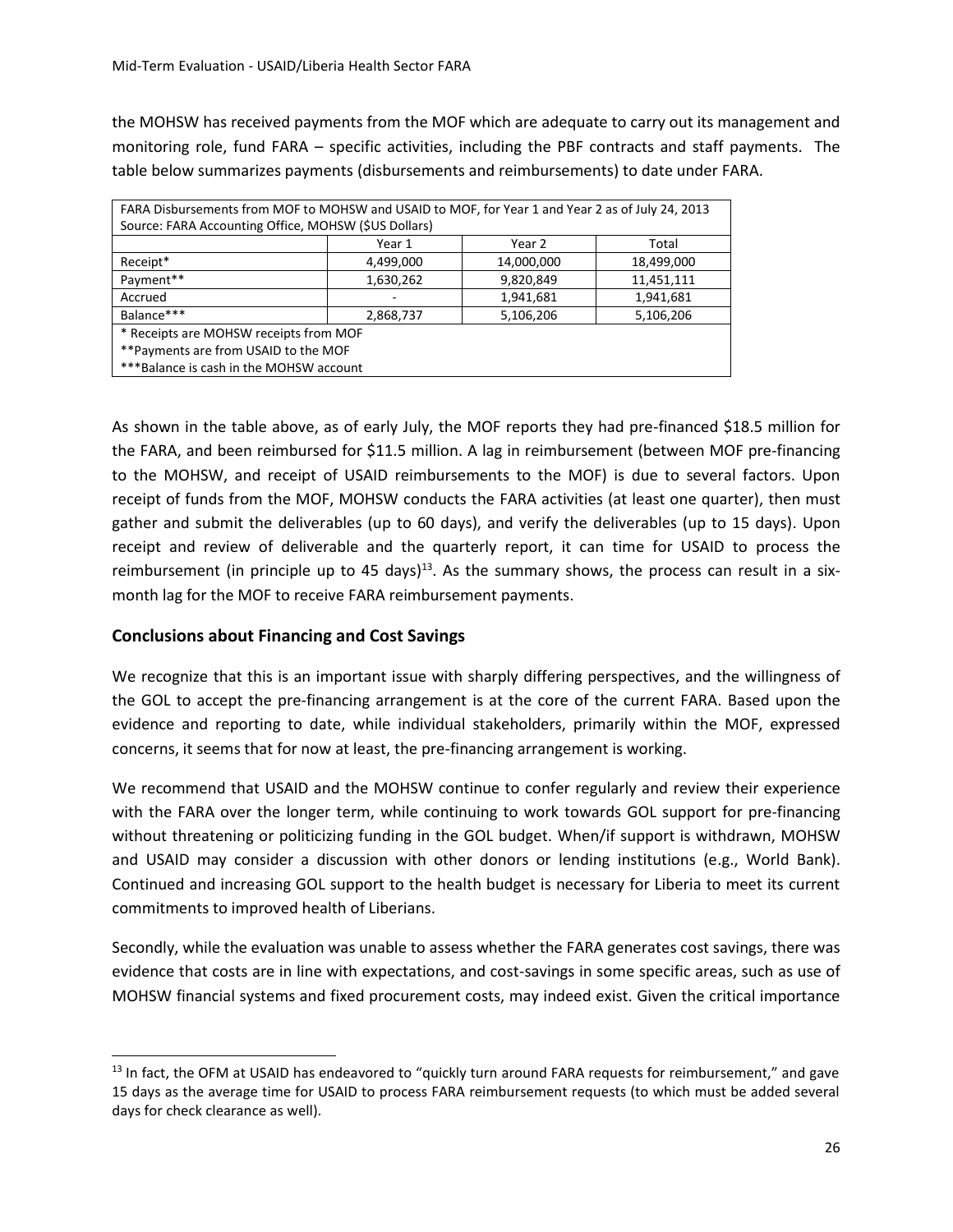of the financing arrangement to the success of this project, cost efficiencies and a more detailed exploration of the 'costs' of the FARA mechanism on program outcomes may be worthwhile.

## **Discussion on Financial Sustainability**

The major source of funding for the MOHSW – and for primary health care (the EPHS) is from donors. Up to 70% of the funds available to the Ministry come from external sources. Health Financing from the Treasury of Liberia (MOF) and general revenue account comprise the 2nd largest source of funds for the EPHS, while the MOF is also directly providing about 20% of its total health budget to major public (and mixed) hospitals. Based upon recent experience, the MOF anticipates annual general revenue increases on the order of 5-7% per year. While increasing, revenue inflows are very low. The MOF overestimated revenues for the current FY12/13 GOL fiscal year with a \$642 million budget when revenue inflow was closer to \$435 million. Recently the MOF issued a revised budget of \$500 million. Many competing priorities vie for that \$500 million, and 60 – 70% of the budget is employee compensation (benefits and salaries), which is prioritized.

The most important result of this analysis is that the non-incremental increase in GOL funding for health – expected to climb from an 8% share of total GOL expenditure by 2014, is unlikely to increase beyond its current share. Further, the GOL in its national development plan assigns greatest priority to Transport, Education and Energy sectors. Thus, health is not likely to obtain substantial increases in funding from general GOL sources. Strong pressure from health workers for higher pay envelopes and benefits, and the intensifying pressure from donors to absorb health workers in the MOHSW budget have severely strained existing and anticipated funding for health.

A huge challenge facing the MOHSW is the demand for higher compensation by the health workers. A nursing strike occurred the first week of July (during the evaluation) and it affected all of the Ministry's facilities. The current system involves regular pay plus a small incentive. The current payroll is some \$30 million – of which \$21 million (FY13/14 expected level) is provided from the GOL Treasury (via the MOF). Absorbing workers from the current donor programs (Global Fund, EC, former pooled fund areas) would raise the personnel envelope to \$54 million – quite a bit more than the entire MOHSW budget (consultant's estimate \$28 million). For the MOHSW, getting workers off of donor incentives and on to regular payroll is an immediate priority. It is likely that the Ministry is going to have to phase in any salary increase over a number of years, and not try to do it all in one or even two years.

The two-fold pressure on the MOHSW to absorb into the regular budget health workers currently funded by donors (such as GFATM, USAID, EU) will only intensify along with pressure on wages from the workforce. The MOHSW and its partners will need to investigate alternative financing schemes to address these pressures. Increases in the wages for health workers must be considered in line with overall trends in the labor force and national economy.

Projected costs of the MOHSW's national health plan to improve Liberians' access to quality health services will continue to increase faster than the GOL budget and associated general revenues. The high levels of out-of-pocket spending (accounting for 35% of total health expenditure), suggest that Liberians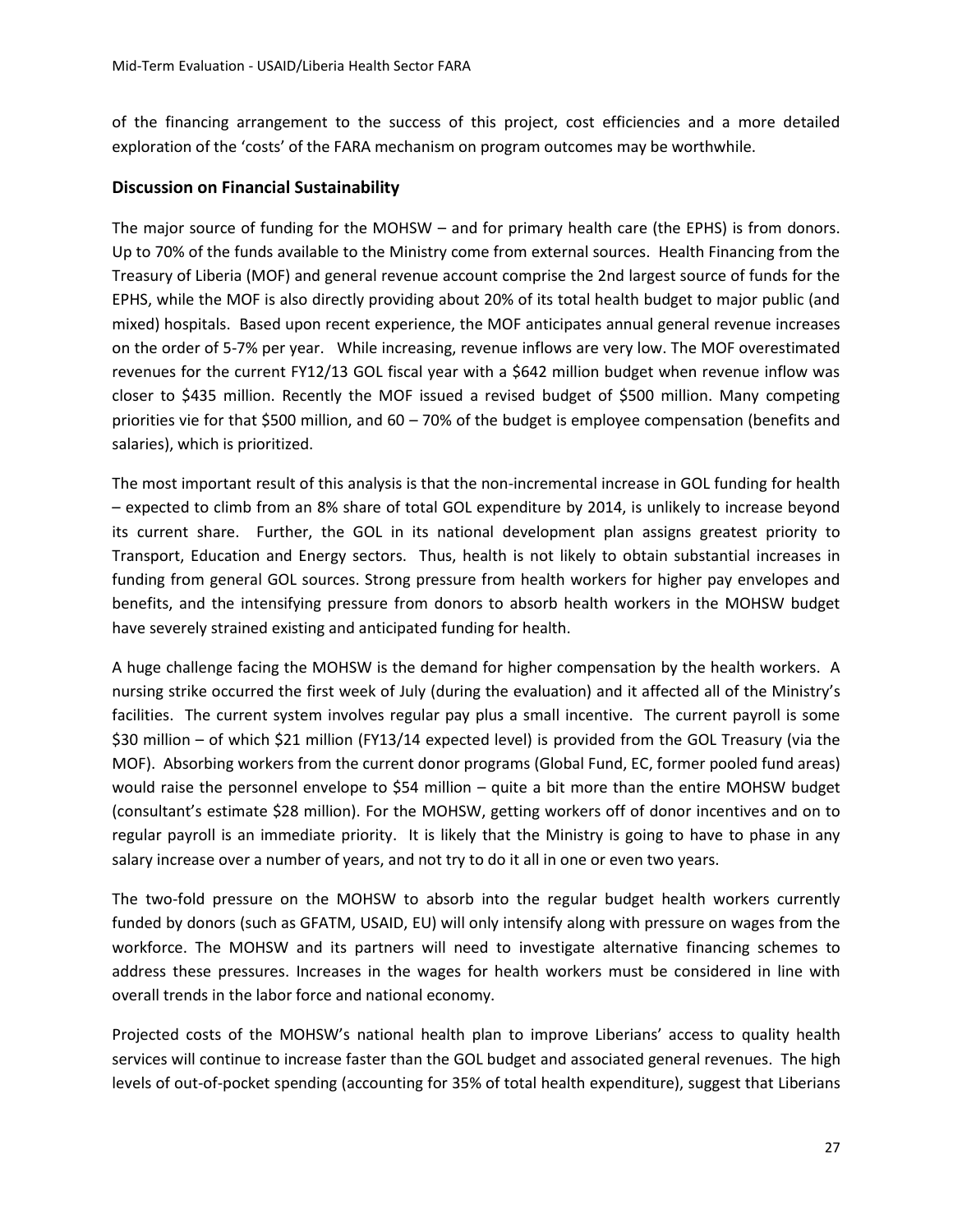are spending a fair amount of their disposable income on health services and products (e.g., at pharmacies), and that these expenditures tend to grow as income increases (some elasticity).

While not specific to the FARA, the MOHSW and USAID should vigorously explore options for new insurance mechanisms, which will attract investments to the health sector and fund the private as well as potentially public expansion of services. During the period the evaluation team was in Liberia, a team of social insurance experts was in Monrovia and leading discussions with the MOHSW, other GOL ministries and technical advisors on possible paths to creating and expanding social insurance.

# **V. CONCLUSIONS AND KEY FINDINGS**

- For the (EPHS) health services monitored by Performance Indicators (PI) in Bong, Lofa, and Nimba Counties, the evidence suggests that in general, the reach of service delivery did not recede in the first year of FARA implementation.
- The review of performance data from the three supported counties (albeit only three quarters reported since FARA began) and the results of more than twenty interviews suggest that the FARA is on track to contribute toward the first IR of the Mission's Development Objective 3 for Health (IR 3.1: Increased utilization of quality services. On the other hand, we have no definitive finding or are aware of much evidence to comment on FARA contributions and progress to date on IR 3.2 (More responsive services through effective health system decentralization) and IR 3.3 (Increased financial sustainability of services).
- FARA managers embedded in the MOHSW represent a small share of the program's operational cost, but contribute a great deal to USAID development objectives in health and to implementation and oversight of the FARA– including both capacity building of the MOHSW and systems development (e.g., PBF contract mechanisms, M&E, etc.) but also with risk management of G2G assistance.
- One positive externality to the FARA skilled advisors and to RBHS advisors (COP, DCOP, Senior Training Advisor, M&E Director, and PBF Advisor) as well, is that their work is not limited to capacity or systems building in the three "FARA counties," but rather, extends on national systems with recognized contributions in all 15 counties. This may also be considered a "best practice" as USAID investments in health are leading to improved national capacity and systems, and go well beyond the three focus counties.
- A consensus view is that the FARA would not be successful and leading to positive changes at all levels of the MOHSW if strong technical support were not in place. The RBHS project, implemented by JSI and partners from 2008 until 2014, provides an essential counterpart to FARA. This evaluation recognizes that the direct G2G funding of FARA stretches MOHSW capacity and only increases the requirements for credible health statistics and supervision. Capacity building in M&E, supervision and planning have seen the greatest improvement to date.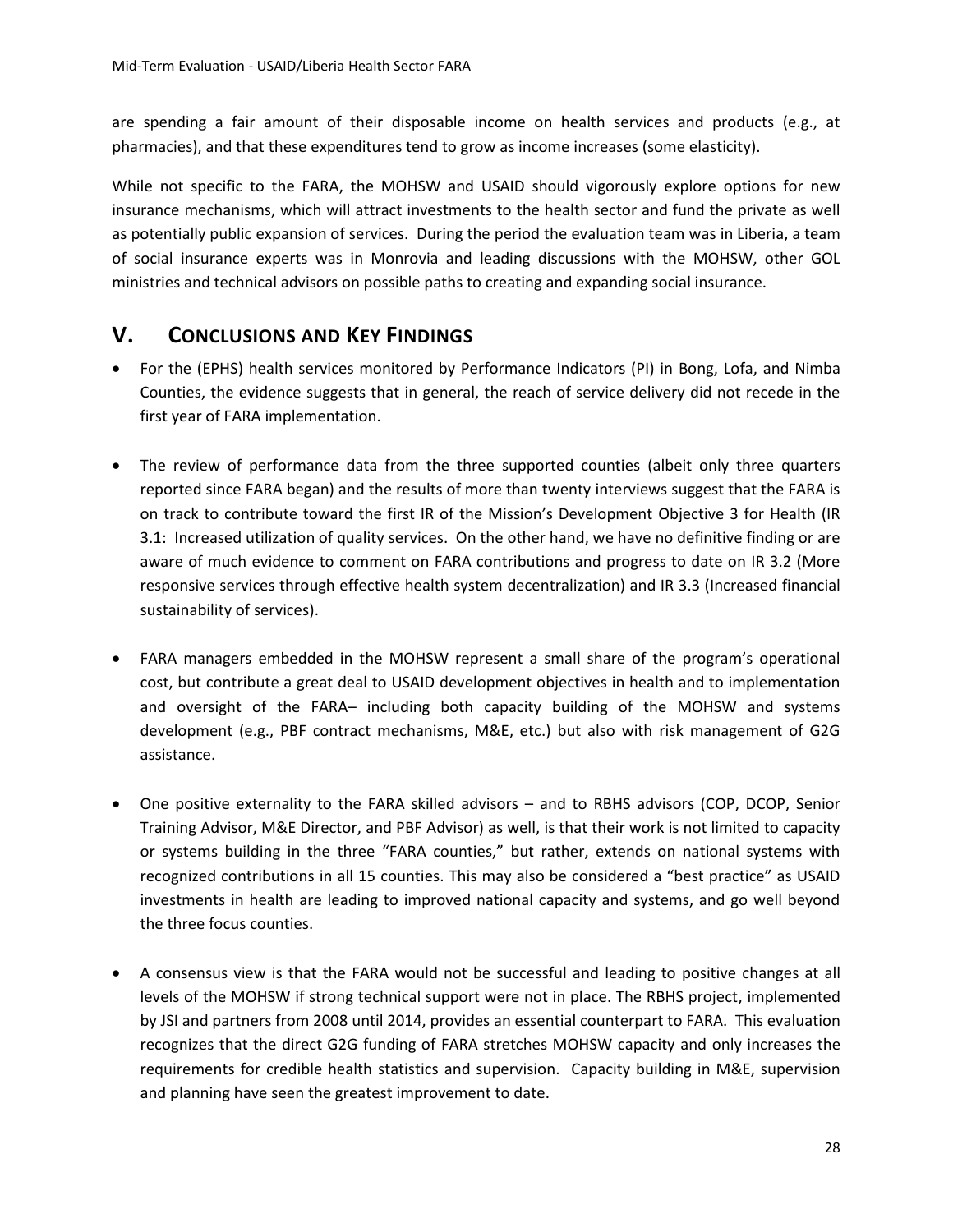- The limited timeframe and information available for this evaluation did not allow for an opinion on whether cost efficiencies have been achieved.
- The two-fold pressure on the MOHSW to absorb into the regular budget health workers currently funded by donors (such as GFATM, USAID, European Union) will only intensify along with pressure on wages from the workforce. The MOHSW and its partners will need to investigate alternative financing schemes to address these pressures.
- Regarding the demands for higher compensation for health workers, it is important to reaffirm that the health sector does not function in vacuum but is a dynamic and integral part of the Liberian economy. A revision of the wage structure of the public sector labor force needs to be in lockstep with overall trends in the labor force and the economy.

#### **Lessons Learned**

- The pre-financing aspect of the FARA design allowed USAID to shift fiduciary risk to the GOL, thus making use of country systems to implement the program possible. Not only is the use of host country systems for channeling donor assistance the expressed preference by the GOL, it also creates several opportunities to improve aid effectiveness. The commitment by the GOL to prefinance the FARA made use of GOL systems possible.
- One of the FARA advisors at the MOHSW noted it would have been advantageous if USAID could have started discussions earlier with the MOF. Of course, the sudden change in Finance Ministers, which occurred precipitously in the summer of 2012, and the extensive changes (personnel, policy) made by the incoming Minister, were external shocks that could not have been anticipated by USAID.
- A key lesson noted in the Mission's CDCS, has been that, because of Liberia's weak institutional capacity, and particularly weak inter-ministerial mechanisms for information sharing and coordination, progress on FARA requires much more extensive direct engagement between USAID staff and Liberian counterparts, particularly in the initial stages of the process. The evaluation findings confirm this lesson.
- One positive and commendable example of donor cooperation is in the joint funding of integrated supportive supervision. As noted earlier, the vertical programs had been funding supervision of facilities in a non-coordinated way with "silo funding." To move ahead with integrated supervision, sufficient funding support needed to be arranged. After some extensive discussions, FARA, the Pool Fund and Global Fund agreed to support joint supervision (at least in the three counties). This sets an important precedent and is an example of a "best practice" in donor coordination.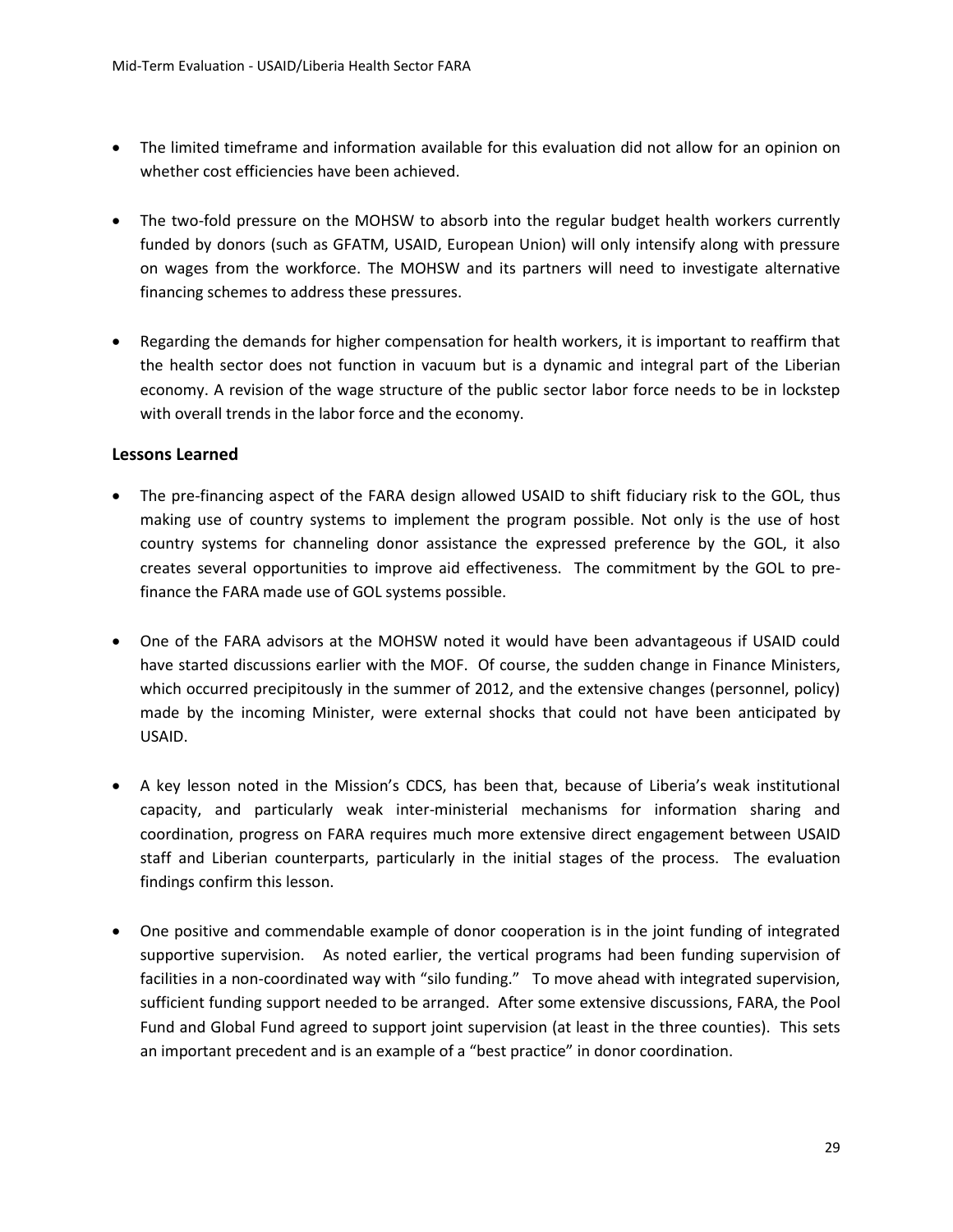An example of successful skill building is evident in the Ministry's management of PBCs. From 2009 until the end of 2012, the RBHS project managed PBCs receiving USAID funds. Over that period, the Ministry was an active partner in solicitation, review and award of PBF grants. The tools and methodology were documented by RBHS, and the MOHSW was able to build upon this in-country shared experience to adopt and adapt PBF tools and procedures.

## **VI. RECOMMENDATIONS**

The evaluation has identified areas where the FARA is functioning well as well as areas that need attention. Listed below are the evaluation's summary recommendations, aimed at helping strengthen the FARA and any follow-on activity.

- 1. The FARA "experiment" to use G2G financing measures as a component of a major USG health assistance program, has met its objectives, both explicit and implicit, and should be continued. The benefits not only include greater GOL ownership and understanding of USAID assistance, but a greater appreciation for USG willingness to put confidence and resources in the MOHSW.
- 2. USAID and the MOHSW should continue to confer regularly and see over the longer term, whether the GOL can eventually provide pre-financing without prejudice in funding its GOL budget allocations or some other arrangement can be made – perhaps in discussion with other donors or lending institutions (e.g. World Bank).
- 3. Go slow on decentralization to County Health Teams. In the past twelve months, RBHS carried out capacity building assessments of three CHSWTs. In general, the assessments show that capacity of county health teams has not kept pace with the Central MOHSW, and the teams are generally weak. Many county staff do not meet minimum required qualifications, while absenteeism and attrition are also concerns. From a wider governance point of view, it is also true that progress in achieving Civil Service reforms and government-wide plans for decentralization are going slowly. Thus, the evaluation team recommends further decentralization of FARA management be paced with evidence of demonstrable progress in enhancing the civil service and rigor of operational and financial systems.
- 4. Advocacy for Family Planning. FARA and USAID, as well as other FP donors such as UNFPA, should meet together with the MOHSW and review their investments in demand creation, as well as supply and distribution networks for FP services (since stock-outs of some essential commodities are in evidence). The lackluster results in FP to date suggest approaches are needed that build upon effective communication and outreach to improve the "image and information" of FP services, as well as access to affordable, accessible and quality services. Private sector involvement and focus on youth programs should be given special consideration. As the Mission's CDCS states, over the medium- to long-term, a game-changer for development prospects in Liberia is the very high population growth rate. The population growth rate in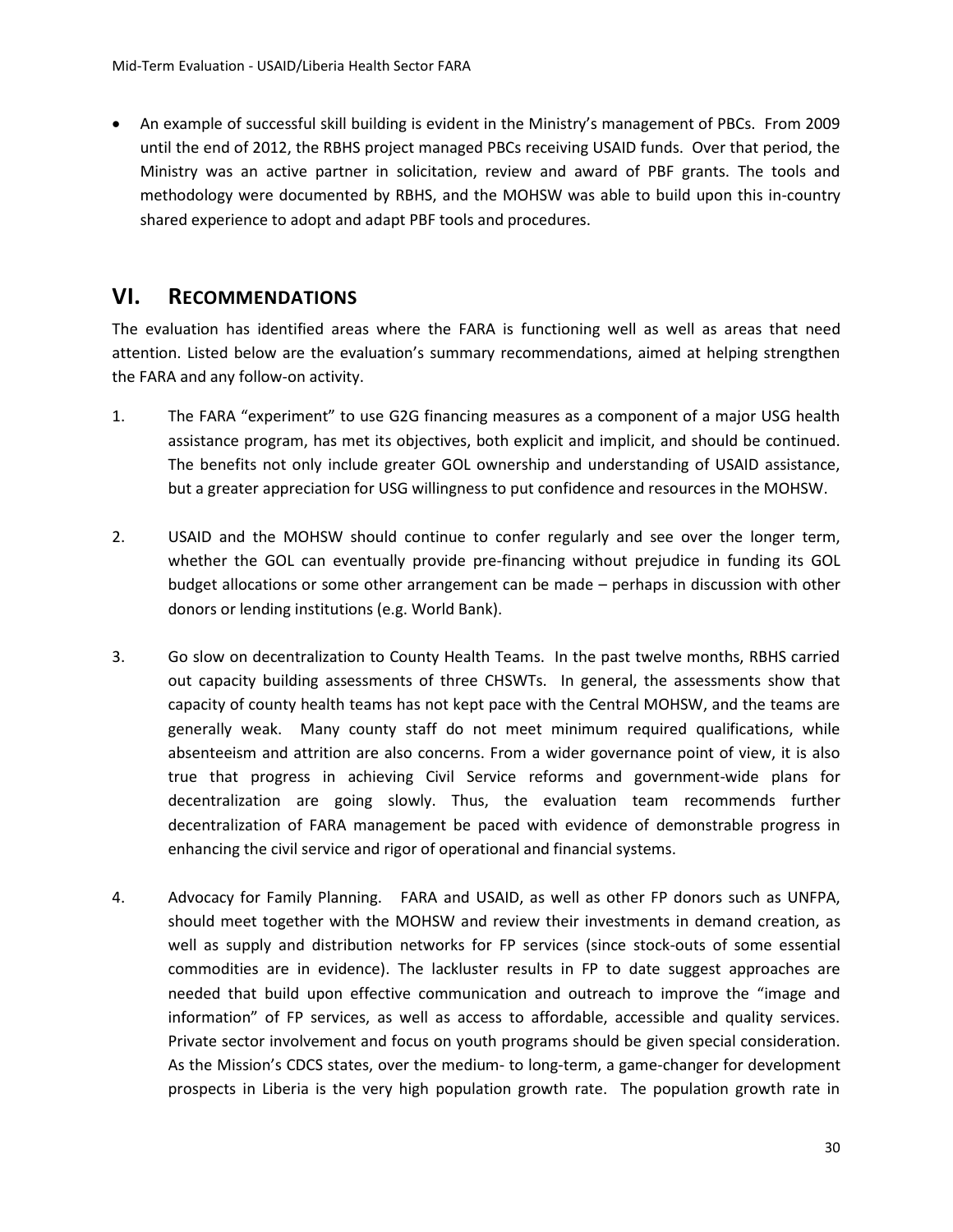Liberia is currently 3.1%, and there has been little progress in reducing fertility in the last thirty years.

- 5. The MOHSW and USAID should vigorously explore options for new insurance mechanisms, which will attract investments to the health sector and fund the private as well as potentially public expansion of services. As noted in the report, the donor community covers approximately 40% of total health spending, and private out-of-pocket expenditures account for almost 35% of total health expenditures. The GOL accounts for just 25%.
- 6. County health and social welfare teams (CHSWT) are in need of help with logistics particularly transport. Without recommending per se that USAID purchase replacement vehicles for the ambulances and 4WD SUV vehicles provided to all 7 RBHS counties in early 2009, it is clear that the fleet of SUVs and motorcycles has been greatly depleted in all 3 FARA counties, and if not replaced soon, will lead to lower performance on outreach and management targets. Plans for new vehicles or other transport means (e.g., allowances) need to be developed and applied in the package of resources for the counties.
- 7. Put priority on Reform of the National Drug Service. All MOHSW health facilities and the major public hospitals count on the NDS for procurement and distribution of drugs and supplies. For more than three years, the MOHSW has been on the cusp of a major organizational revision of the NDS, which has not gone forward. The NDS currently is in political and organization limbo, and has not had a clear legal status since the NGO NDS was dissolved in 2010. USAID under the DELIVER project has reserved funds that with a comparable contribution of the GFATM to build a new central warehouse, to be managed by the NDS. USAID and the GFATM should use the warehouse as leverage to encourage a full reorganization of the NDS. Further, USAID should support an expert analysis on privatization and contracting out as one option for the GOL to consider in reorganizing the NDS.
- 8. USAID, and possibly other donors, should give high priority to support the development of an effective HR and personnel management capacity within the MOHSW, including accurate database covering all employees, and regular survey and reporting on employee attitudes and morale, attrition rates, and individual training files. This was foreseen in the NHP of 2007-2011, but has sadly not made much progress. It is a key constraint now to improving quality of care as well as management of the Ministry at all levels (central, county, facility).
- 9. USAID technical support should assist the MOHSW HR department with periodic surveys of worker morale, attitudes and reactions to new policies. The PBF system, for example, was developed under a hypothesis that greater compensation for greater output should be rewarded. While FARA and the MOHSW (with help from RBHS) are monitoring the performance outputs, it is not monitoring the intervening variable – the mindset and motivation of the affected workforce.